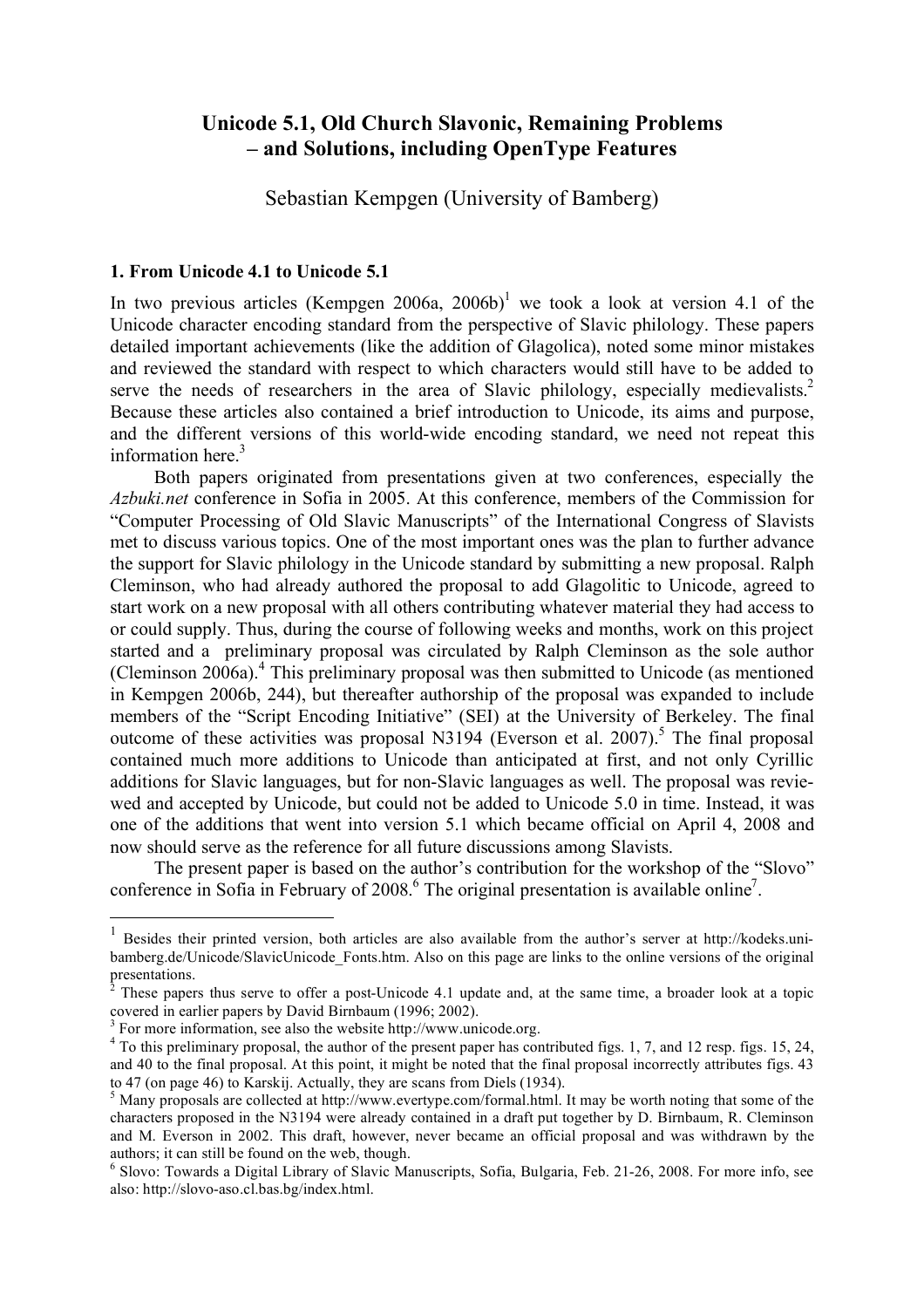### **2. Advances in Unicode 5.1**

With Unicode version 5.1 now being the official standard, let's take a look back and review which additions, missing characters, problems etc. were discussed and noted in our first two papers, on UC 4.1 Here we will concentrate on Cyrillic letters and especially Old Church Slavonic writing.<sup>8</sup>

#### ① Soft Consonants

In our paper, we mentioned the Cyrillic soft consonants as an area not yet covered by Unicode 4.1. Specifically, the soft consonants  $\langle$  H  $_{\rm H}$   $\Delta$ <sub>A</sub>  $\Lambda$ <sub>A</sub>  $\Lambda$ <sub>M</sub> $\rangle$  were shown using illustrations from palaeographic works (Kempgen 2006a, section 3.6, Fig. 14).<sup>9</sup> Three of these consonant pairs,  $\langle \Delta A \Lambda K \rangle$ , are exactly the soft consonants that have been included in the proposal and now are part of Unicode 5.1. The fourth pair  $\langle$  H  $\angle$  has been identified with a character pair which was already present in Unicode 4.1 for non-Slavic Cyrillic at [U+04A4, U+04A5]. The name of this character is "Cyrillic ligature en ghe", and this indicates a certain problem. All of the aforementioned historical Slavic characters are not ligatures whose second part is a  $\langle \Gamma \rangle$ . Rather, they are ligatures of the base character with a palatalization hook  $\langle \hat{\circ} \rangle^{10}$ . Typographically, a ligature of a base character with the Cyrillic character ghe  $\langle \Gamma \rangle$  has a much wider right part than a character with an integrated palatalization hook  $\langle \Delta \Lambda \mathbf{M} \rangle$ . The arm of these characters is more comparable to the shorter one in  $\langle$   $\mathbf{B} \mathbf{b} \rangle$ . However, we have to accept the decision which means that  $\langle$  H $\vert$  +  $\rangle$  functions both as a ligature  $\langle$  H $\vert$ - $\vert$  and as a palatalized consonant similar to  $\langle \hat{H} \rangle$ . We suggest then, that a note should be added to the Unicode docs pointing out the two-fold function of this character. The most important consequence for Slavists, however, is that effectively all four character are now available in Unicode.

#### ② Cyrillic IÔ

In our paper, we also mentioned Russian Cyrillic  $\langle i\hat{\sigma} \rangle$  which was used in the 18<sup>th</sup> century before Karamzin introduced  $\langle \ddot{e} \rangle$  instead (Kempgen 2006a, section 3.6). One of the possible shapes this digraph has is a circumflex sitting *between* the two characters. Neither this digraph nor the circumflex between letters are characters on their own in Unicode terms and thus were not included in the proposal. This digraph, however, be can realised – in all of its incarnations – using other techniques and technologies. Let us briefly indicate here how this can be achieved. In Unicode, we have a combining circumflex  $\langle \hat{\circ} \rangle$  at [U+0302]. This circumflex can be

<sup>-&</sup>lt;br>7  $^7$ http://kodeks.uni-bamberg.de/AKSL/Schrift/UnicodeOCSProblemsSolutions.htm.

<sup>&</sup>lt;sup>8</sup> For an overview of additions in Unicode 5.1 in comparison to Unicode 5.0, see http://babelstone.blogspot.com/ 2007/06/whats-new-in-unicode-51.html

<sup>&</sup>lt;sup>9</sup> It might be worth noting which Unicode symbols are used here to display these characters. The brackets  $\langle \ \rangle$  are the so-called "left-pointing angle bracket" [U+2329] and the "right-pointing angle bracket" [U+232A]. These brackets should be used for letters and graphemes, not the "less than" and "greater than" symbols, i.e. not < >. They are, admittedly, easier to type on standard keyboards and every font has them, but they have a different function nevertheless – they aren't brackets! Spacing between letters inside these brackets is fine-tuned here using one of many (!) space characters available in Unicode. Here, we are using the so-called "thin space" [U+2009]. Another very handy space character is the "hair space" [U+200A] which is even narrower. All the symbols mentioned here are available in the author's "RomanCyrillic Std" font (v. 3 and later). Using these appropriate spaces is more correct in Unicode terms than reducing the point-size of the standard space (as typed using the space bar) which is still common practice to achieve a similar result.

<sup>&</sup>lt;sup>10</sup> The character used here to display combining characters is the "dotted circle" [U+25CC]. This is the character that has been added to Unicode exactly for this purpose. Curiously, however, the authors of the Unicode docs use a custom 8-bit-font to display this character – not the correct Unicode character.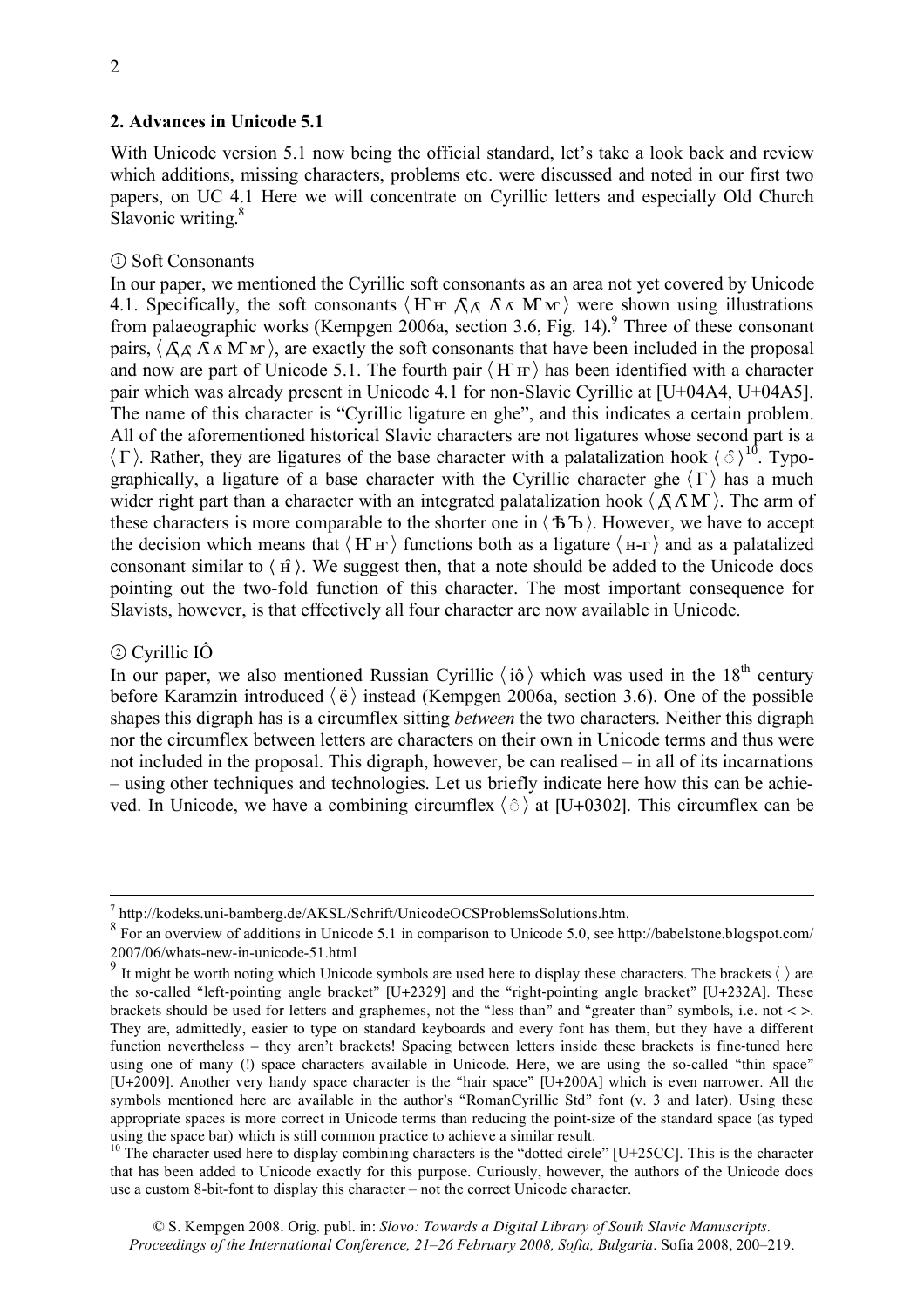combined with the so-called "zero-width joiner" at  $[U+200D]$ <sup>11</sup>. This character will not break up a string of characters to the left and to the right (in contrast to the "zero-width space" or the "zero-width non-joiner" which also exist), and justification of text will not have any adverse effect on such a string of characters. Now if one combines the circumflex with the zero-width joiner and puts this combination between the two letters  $\langle i \circ \rangle$ , then you will get exactly the desired effect. The only problem on the 'presentation level' (as opposed to the normally invisible 'encoding level') is that the combining circumflex will probably sit too much to the left over a zero-width character. Here, some OpenType programming can help. Because OpenType features of a font will be treated in more detail below, we will only show one similar solution here:  $\overline{0}$  – it makes use of the "combining double macron" [U+035E].

#### ③ Iotified Yat

Another character which was missing in Unicode 4.1. and noted as such in our paper (Kempgen 2006a, section 3.6) is the Old Russian iotified yat,  $\langle$  **IB**  $\uparrow$  b. It was part of the proposal and has been accepted for inclusion in Unicode 5.1. Both forms, the more common lower-case form and uppercase form are patterned after the glyphs found in the *Izbornik Svjatoslava 1073g*. It should be noted, however, that not all glyphs which, at first glance, look like a iotified yat, are to be identified with this character – more often they are simply a variant of the non-iotified yat. The illustration below (from Čerepnin 1956, 37) shows samples:

OHO ATEXNIE MAMANALA  $HX$   $\mu$   $\mu$   $\sigma$   $X$  $\mu$ ,  $\Pi$  $\sigma$   $\sigma$   $\sigma$ 

*Fig. 1: Variants of Yat – not a Iotified Yat*

This glyph by the way is missing – along with others – from the glyph repertoire discussed at the Belgrade conference in Oct. 2007.<sup>12</sup> This illustration shows many other interesting glyph variants: note the epsilon-like  $\langle e \rangle$ , the calligraphic version of the  $\langle \pi \rangle$  and the  $\langle \pi \rangle$ , the square  $\langle \mathbf{B} \rangle$ , etc.

<sup>&</sup>lt;sup>11</sup> There is also a "zero-width space" [U+24] and a "zero-width non-joiner" [U+] in direct vicinity of the zerowidth joiner. The "appearance" of all three is identical, so one should be very careful in selecting the character which fulfills a given purpose best.<br><sup>12</sup> For more information on the conference and on the papers resulting from the discussions there, see

http://www.sanu.ac.yu/Cirilica/Cirilica.aspx. A paper by Birnbaum et al. (2008) contains a response to the Belgrade documents. – Also missing from the Belgrade inventory are glyphs which are attested in the Novgorod Birch Bark letters (see also below, section 4.2), although it is not clear at the moment which are functional variants and which are mistakes.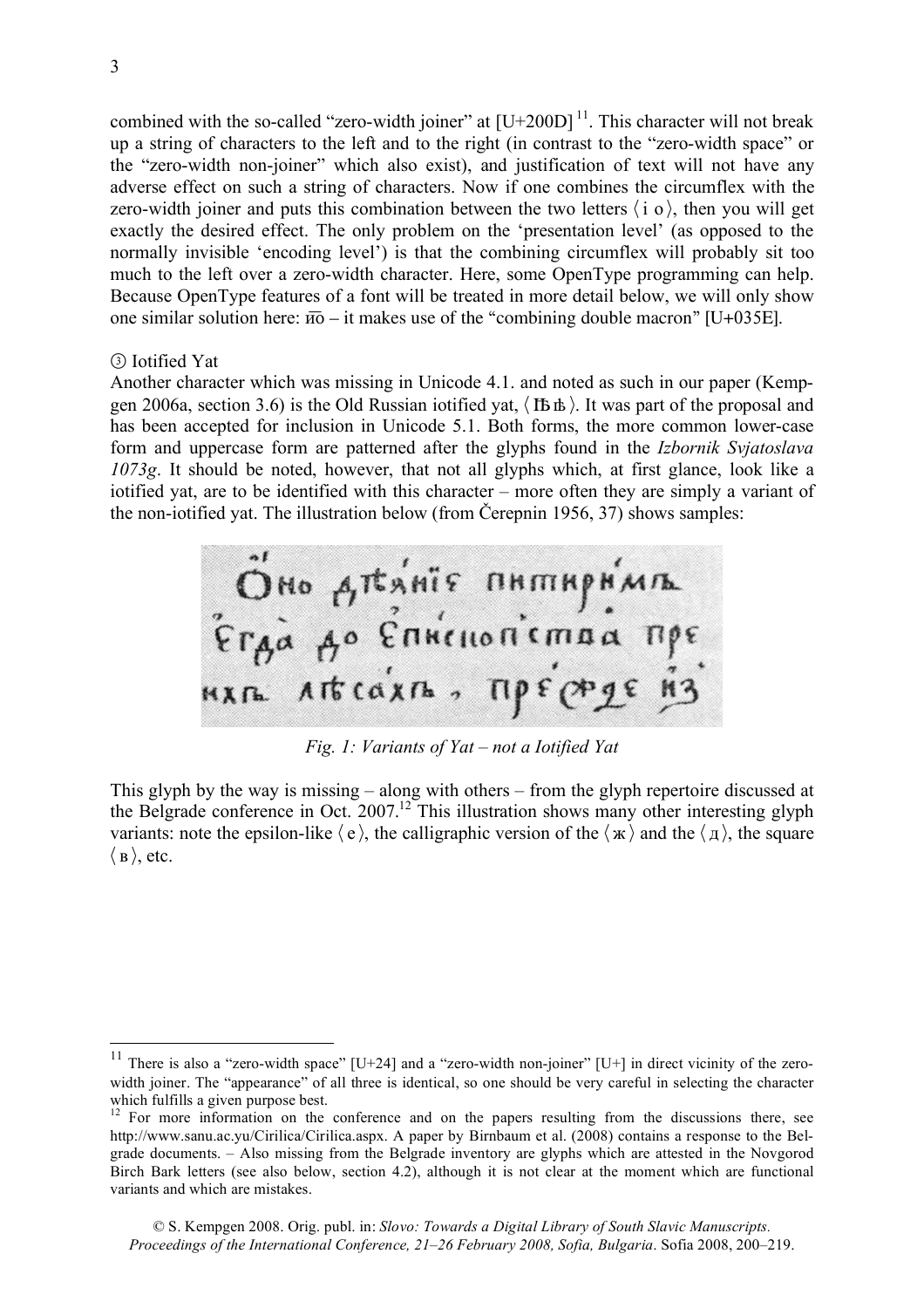

*Fig. 2: Shapes (Glyphs) of Ja*

## $\Omega$

This character,  $\langle A \nvert \mathbf{a} \rangle$ , was singled out in our previous paper (Kempgen 2006a, section 3.6) as probably being the most glaring deficiency in Unicode 4.1 of a character needed for Slavic philology. The Ja was included in the proposal and added to Unicode 5.1 so any interim solution which added this character to the private use area of Unicode is now obsolete. A question that is still open to discussion is what the neutral glyph for this character should look like, especially for the lower-case letter, see Fig. 2 (upper half).

The proposal uses variant (a), left, to display the character. (b), middle, clearly is a historical variant very useful for Slavic philology but not as the neutral form. In our view, variant (c), right, the most appropriate neutral form. The "open a" in variant (a) is not a glyph which connects very well with anything to the left. Variant (c) shows that this character in a design which is parallel to  $\langle$  IO $\rangle$ . Historically, it goes back to the beginning of the Civil Type (see Fig. 1, lower half), and uses the glyph that an italic  $\langle a \rangle$  would have anyway. Interestingly, this illustration considers  $\langle \mathbf{a} \rangle$  to be exactly that – the italic version of  $\langle \mathbf{a} \rangle$ ! Our *RomanCyrillic Std* font offers all three variants  $(a - c)$ , but variant  $(c)$  will be the default one.

## ⑤ Paerok

From the many letter-like symbols used in early Slavic writing, we mentioned the *paerok* (*payerok, erok, ertica*) in our paper (Kempgen 2006a, section 3.7). It was included in the proposal and added to Unicode, both as a combining and as a spacing character. Other diacritics not mentioned explicitly in our paper (like *vzmet*, and *kavyka*) have been added as well. Support for symbols like these is more complete in Unicode than it seems at first – we will return to this observation later.

# ⑥ Superscripts

Superscripted letters are also an area mentioned in our previous paper (Kempgen 2006b, section 3.8) as an area where the Latin alphabet had better support in Unicode (in contrast to Cyrillic which had none at the time). Superscripts have been included in the proposal and added to Unicode – but, at present, not yet the complete alphabet. The rest should be added in the future. It is interesting to see, that Unicode accepted exactly the view expressed in our paper: that the *paerok* and all superscript letters should be treated equally, which means either both should be added to Unicode or none. The same is true for our remark concerning the "vertical combining tilde" [U+033E] as being different from the *paerok* – they have indeed been treated separately in Unicode 5.1. For Slavists, the vertical tilde is now identified with the *yerik*, which is similar, but not identical to the *paerok*. And because there was no spacing equivalent to the non-spacing (i.e. combining) vertical tilde, it has now been added as well.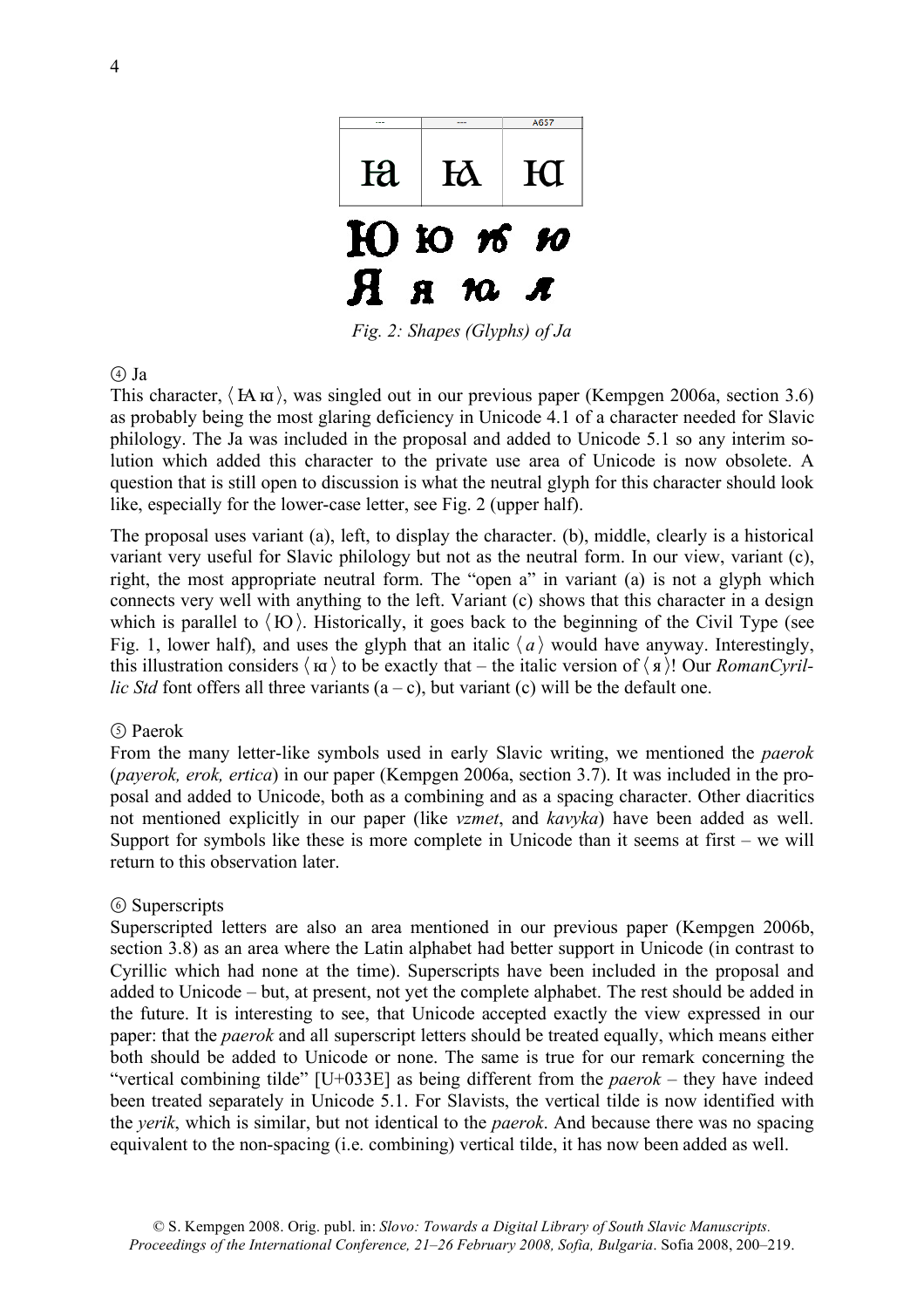### ⑦ Numbers

We mentioned the missing remaining number signs used in Russia – see Fig. 17 and section 3.10 of the second paper (Kempgen 2006b). These number signs have all been included in the proposal and added to Unicode so support for all numbers symbols is now complete. Here are some samples:  $\vec{z}$   $\vec{z}$   $\vec{z}$  =  $\vec{z}$  = . These numbers are to be composed from their parts: the dotted circle indicates the number character that is to be used  $(A, B, B, \Gamma, \ldots)$ , and the symbols that form a ring or bracket around it are combining diacritics. Typographically, it is therefore clear, that only the lower, historical forms of certain consonants which do not exceed the xheight will fit into the ring – cf., for example,  $\langle \mathbf{s} \rangle$  vs.  $\langle \mathbf{6} \rangle$ .

One thing which needs to be addressed for a standard practice of using Unicode characters are the numbers from '11' to '19'. These numbers, all consisting of *two* letters, have *one* common *titlo* above them:



*Fig. 3: Two digit numbers 11–19*

Actually, there are several solutions available for such a case. The first solution is the "combining double tilde" [U+0360]. For the purposes of Slavic philology, think of the tilde as a titlo, so what we have here is a long titlo centered between two characters:  $\langle \overline{\odot} \rangle$ . Another solution are Unicode characters [U+FE22], "combining double tilde left half", and [U+FE23], "combining double tilde right half":  $\langle 5 \overline{6} \rangle$ . Set next to each other (without a space in between), they produce the same result as the combining double tilde (as long as the justification of text puts additional white space only between words, not between letters!). For an even longer titlo, a 'middle part' is also available as [U+FE24]:  $\langle \overline{\circ} \rangle$ . Thus, a number like '12' could be written either as  $\langle \mathbf{B} + \overline{\odot} + \mathbf{I} \rangle$  or as  $\langle \mathbf{B} + \overline{\circ} + \mathbf{I} + \overline{\circ} \rangle$  to produce  $\langle \overline{\mathbf{B}} \rangle$ . The glyph  $\langle i \rangle$  used here is an historical variant to standard Cyrillic  $\langle i \rangle$  and is the default glyph in our *Kliment Std* font. Again, even better typographical solutions can be achieved using OpenType features (see below).

### ⑧ Cyrillic Jota

An area we drew the reader's attention to in our previous paper was the necessity to review the Cyrillic block again after the Glagolitic alphabet had been added to Unicode. As we demonstrated in Kempgen (2006a, section 3.7), a Cyrillic Jota was missing – a character not used as such in genuine Cyrillic texts, as it only occurs in Glagolitic texts transliterated into Cyrillic. This character,  $\langle \mathbf{L} \rangle$ , has also been added to the proposal and accepted by Unicode. The only thing that can be called unfortunate is the selection of the reference glyph in the proposal and in the Unicode docs. The proposal erroneously uses a sans-serif design of the uppercase Cyrillic iota and a serifed design for the lower-case design. In our paper, we had clearly shown what a serifed reference design of this character should look like (see Fig. 20 in Kempgen 2006b). However, changing the appearance of reference glyphs is not a problem at all, as the definition of the character does not include a specific representation of the character on the *glyph* level.

#### ⑨ Neutral Yer and Blended Yus

Both characters were mentioned in our second paper (Kempgen 2006b, section 3.3). They have been added to the proposal and accepted for inclusion to Unicode:  $(\mathbf{b} \cdot \mathbf{K} \times \mathbf{K})$ . Fig. 9 of our paper showed Old Church Slavonic black letter designs of the characters in question. For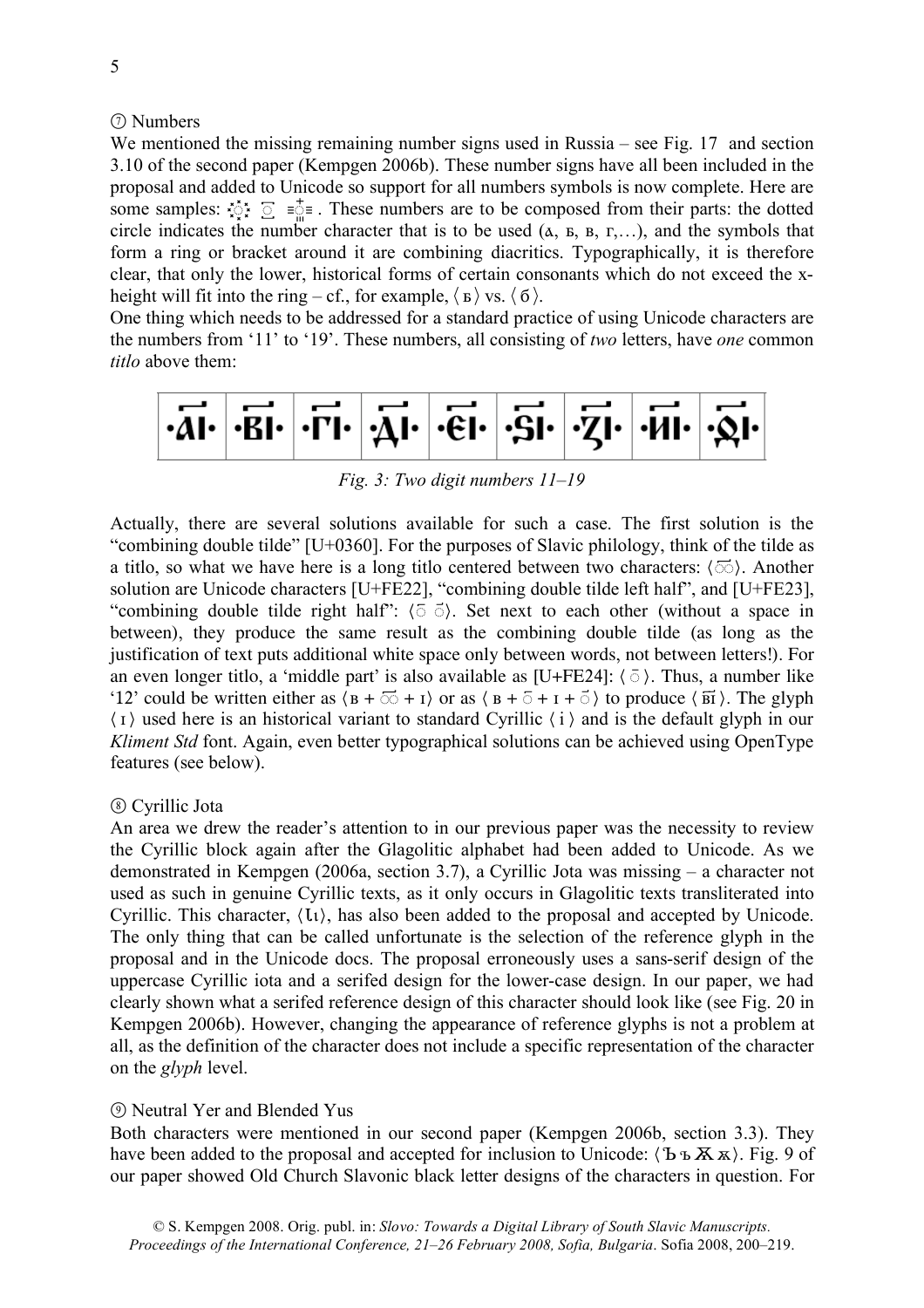a serifed modern typeface, we have developed the character shapes shown here. In contrast, the proposal uses glyphs whose design cannot be considered very fortunate from a typographical perspective. This is a question we won't tackle in more detail here but will do so on a separate occasion. The same figure also showed an iotified variant of the blended yus. This glyph was not part of the proposal. If this character is to be added to Unicode in the future, concluding evidence for its existence and use must be offered first.

### ⑩ Transliteration of Glagolitic Nasals

In our paper, we also checked whether the transliteration of all Glagolitic nasal vowels was complete in the Cyrillic section of Unicode (see Kempgen 2006b, section 3.4). We noted two vowels where this wasn't the case:  $\langle \mathbf{\epsilon} \cdot \mathbf{\epsilon} \cdot \mathbf{\epsilon} \cdot \mathbf{\epsilon} \rangle$  are both present in the Glagolitic block of Unicode. The transliteration for the first of these, the so-called "closed little yus", i.e.  $\langle A_A \rangle$ , has now been included in the proposal and added to Unicode 5.1. Support for the transliteration of the second Glagolitic character pair is thus still missing. Once, however, it is a separate character in the Glagolitic block, it probably needs to have its one-to-one correspondence in Cyrillic, just like the first pair, because it is common practice to transliterate Glagolitic texts into Cyrillic for publishing. Probably, the best way to represent  $\langle \mathbf{\Theta} \cdot \mathbf{\Phi} \rangle$  in Cyrillic would be to use Iotifiers, i.e.  $\langle$   $\mathbf{F}$   $\mathbf{F}$  $\rangle$ . Such iotifiers have been mentioned by others to be desirable additions to the Cyrillic part of Unicode.<sup>13</sup>

### ⑪ Cyrillic Yn

This Romanian addition to the Old Church Slavonic writing was also mentioned in our paper (Kempgen 2006b, section 3.11). It has been included in the proposal and accepted by Unicode for inclusion in the standard. Interestingly, it is the only additional character in the OCS script that evolved naturally, and the only one to stem from its singular non-Slavic use (i.e. for Romanian).

#### ⑫ Yery with Back Yer

The basic variants of *very*, i.e.  $\langle$  **LE** I, plus connected variants plus lowercase variants with overdot  $(i)$  or without, were also discussed by the author in his paper (Kempgen 2006b, section 4.2). The *very* with the back vowel, i.e.  $\langle$ **Ыы** $\rangle$  has been included in the proposal as a separate character and accepted for inclusion in Unicode. The connected versions are to be treated as glyph variants of the two basic pairs that are now available.

Thus, if we compare the contents of the – successful and large – proposal N3194 with the 'missing' OCS characters mentioned in the author's two papers, we find that nearly everything is now included in Unicode, version 5.1. Even better: the proposal contained additional characters not mentioned explicitly in our papers. Thus, for slavists, the jump from Unicode 4.1 to version 5.1 is a great step forward and an important progress indeed. However, even after this success, there is still work to be done because of the ongoing debate about the state of certain additional glyphs that some think should be included in Unicode. More on this topic will be published in vol. 6 of the journal *Scripta & e-Scripta* which contains papers for the XIV International Congress of Slavists in Ohrid (September 2008) plus additional material.

<sup>&</sup>lt;sup>13</sup> Unless, of course, those Iotifiers are identified with Cyrillic $\langle J j \rangle$  as historical variants.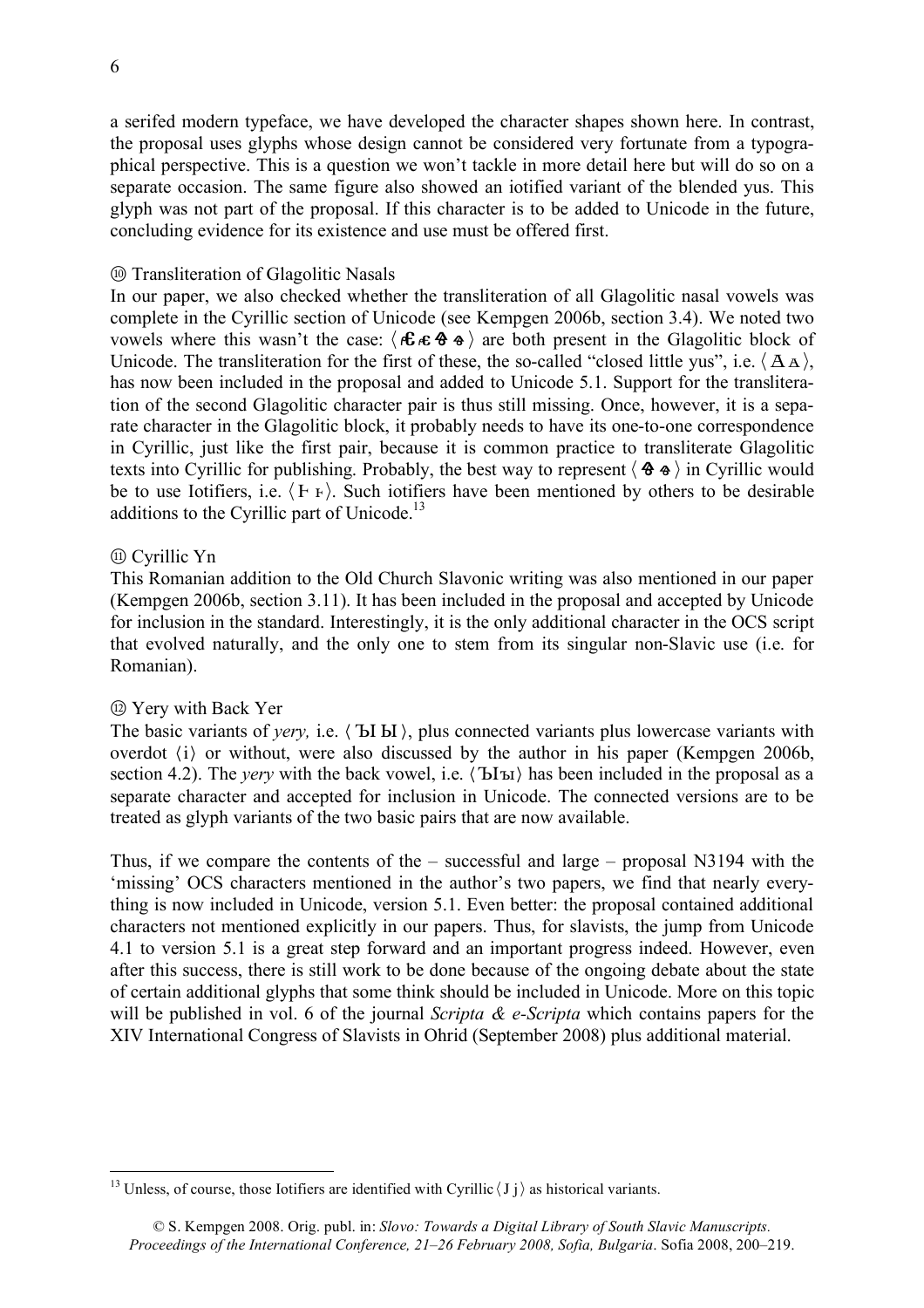## **3. Problems in using Unicode**

With such a wealth of characters, symbols, diacritics Unicode now has to offer it can sometimes be difficult to make the right use of all these characters, to make the right choices, to properly distinguish between the presentation level (appearance) and the encoding level of a text and its entities (code points) etc.. Furthermore, not every font designer will be familiar with all fine details of Cyrillic letters, their distinctive features (in comparison to other Cyrillic letters), or with the expected appearance of diacritics etc. This may lead to confusion on the side of the end-user who is presented with incomplete or, worse, incorrect choices. Last but not least, to certain extent this problem also depends on the user-interface an operation system presents: users will only make educated choices if they have access to the various options. In other words, what we really need today would be an "Introduction to Unicode for Slavists". Because we do not have such an introduction, we will use the opportunity to present some points here.

## 3.1 The 'Unicode Font' Buzzword

Today, editors of scientific journals or volumes often require that "only Unicode fonts" be used by their prospective authors. The reason for this is obvious to anyone who has ever dealt with publishing: a submitted paper should in principle be re-usable without re-typing anything, and applying a different set of fonts should change only the appearance but should otherwise leave all characters intact. In practice, this need not be the case, however: When users speak of Unicode fonts they assume them to be fonts where each glyph has been put into the character slot it is supposed to go into. However, nothing prevents a font designer to put a 'wrong' character into some slot, either by mistake or deliberately. In this respect, Unicode fonts are not in principle different to old 8-bit-fonts – they maybe offer less reason but many more options to deviate from the standard. Mistakes in choosing the right slot for a character are not seldom to be seen, and deliberately using a 'wrong' slot is a common strategy for giving users a character they need which does not (yet) have its own proper slot assigned. It may be true that fonts that deviate somehow from assigning all characters to their proper slots should not be called "Unicode" fonts any longer – however the common practice is not that strict.

# 3.2. What You Know Is What You Use

Using Unicode fonts (even if they fully conform to Unicode standards in the strict sense) does not prevent a user from making wrong choices in selecting characters. One example is the transliteration of the soft and the hard sign in Cyrillic: both have their own counterparts in Unicode because just like the original Cyrillic character, the transliteration characters need to be exactly that: *characters*. Out of tradition (and because these new characters are not always present in standard fonts) or maybe because they simply do not know about the correct Unicode transliteration characters, most users will use the customary 'curly quotes'  $\langle$ ' & " $\rangle$ instead which certainly "look better" but are not the correct choice from an encoding perspective. Let us give an example: The famous Rila Monastery (Bulgarian: *Рилски манастир*) is called *Рыльский монастырь* in Russian.14 Transliterated, this usually becomes *Ryl'skij monastyr'*. That, however, is the presentation level. What about the encoding level? On this level, this string could be represented this way  $(CH = character; PUNCT = punctuation)$ :

 <sup>14</sup> An alternate spelling is *Рильский монастирь*.

<sup>©</sup> S. Kempgen 2008. Orig. publ. in: *Slovo: Towards a Digital Library of South Slavic Manuscripts. Proceedings of the International Conference, 21–26 February 2008, Sofia, Bulgaria*. Sofia 2008, 200–219.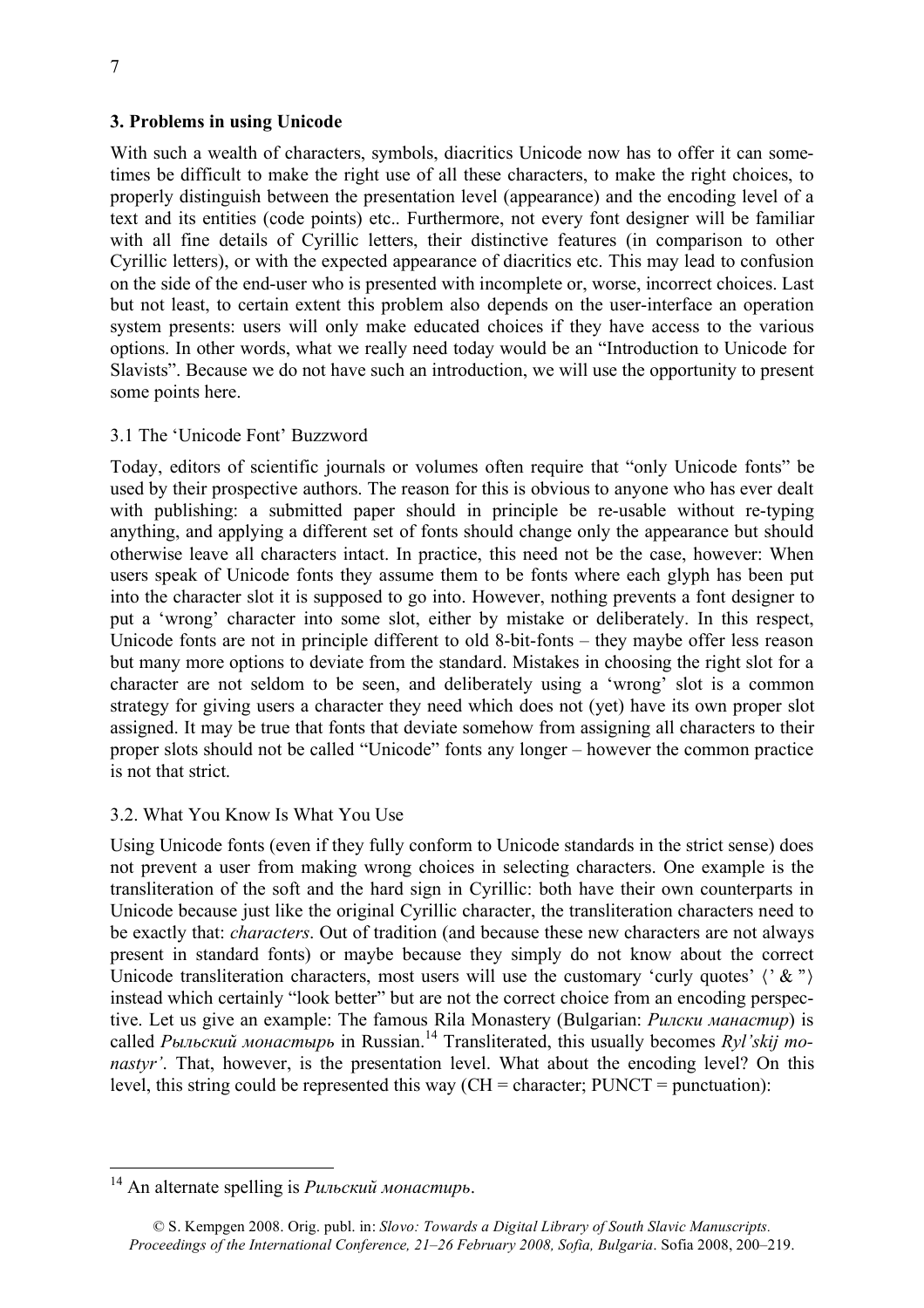| . . | Þ  | ы  | л  | ь            | с  | к  | и  | Й  |              | М  | -  |    | ь            |
|-----|----|----|----|--------------|----|----|----|----|--------------|----|----|----|--------------|
| 2.  | R  |    |    |              | s  | N  |    |    |              | m  | -  |    |              |
| 3.  | CН | CН | CН | <b>PUNCT</b> | CН | CН | CH | СH | <b>PUNCT</b> | СH | CН | CН | <b>PUNCT</b> |
| 4.  | R  |    |    |              | s  | N  |    |    |              | m  | CН |    |              |
| 5.  | СH | CН | CН | СH           | CН | CН | CH | СH | <b>PUNCT</b> | СH | CН | CH | <b>CH</b>    |

In the first line, the Cyrillic representation is given, and in the second line, the transliteration, using a curly quote for the soft signs. The third line represents the string of characters according to their types as used in line 2 – either as characters (letters) or as punctuation marks. As you can see here, although *Рыльский* certainly is one single word, its encoding actually consists of two strings of characters broken up by a punctuation symbol, if the curly quote is being used to transliterate the soft sign. This has negative consequences for the electronic processing of such a text: searching, sorting, counting etc. simply cannot deliver correct results in this case because there is no way to distinguish between a 'true' quote and a quote used for transliteration. In the fourth row, the correct Unicode character has been used, and the encoding-level representation in line 5 changes accordingly. Here, we have two words separated by a space which is a punctuation mark – just as in the original text in line 1. Text-processing tools will have no problem in parsing such a string correctly – and that includes, for example, getting correct matches when using the "search" box in a pdf file. As one can see from this simple example, it is important to choose the correct Unicode characters if one is concerned with the encoding level of a text and with reliable text processing. If one is concerned with the "nicest-looking" representation only, then the curly quotes are what looks good in print.<sup>15</sup>

### 3.3 Similar Characters and Confusing Choices

Another example we would like to mention here is the confusing similarity of the Cyrillic semisoft sign  $\langle \mathbf{b}_b \rangle$  and the Cyrillic yat  $\langle \mathbf{b}_b \rangle$ . Both do not simply look similar, they are also very close to each other in the Cyrillic Unicode block: *yat* is among the last characters in the basic (Slavic) Cyrillic block, and the *semisoft sign* is the second character in the Cyrillic Supplement block (see fig. 3). Slavists will usually not even be aware of the existence of this semisoft sign which is not required for Slavic Cyrillic at all. This is also an example where the operating system user interface plays a certain role. Fig. 4 shows the so-called "Character Palette" from OS X in one of its several display settings. The Character Palette is a handy tool to enter seldom-used characters or characters not supported by any keyboard layouts present on the user's machine – the user simply clicks on the desired character to input it into the text file.

<sup>&</sup>lt;sup>15</sup> Another mistake that we have come across several times is made by Czech-speaking users: sometimes they are using the Czech letters to transliterate Russian, i.e. they use *ď* and *ť*, which, of course, are *single* letters in Czech but represent *two* letters in the transliteration of Russian. Besides being wrong on the encoding level, this is also not the best representation typographically: the apostrophe sits much to tight next to the base letters to look correct in reproducing Russian Cyrillic.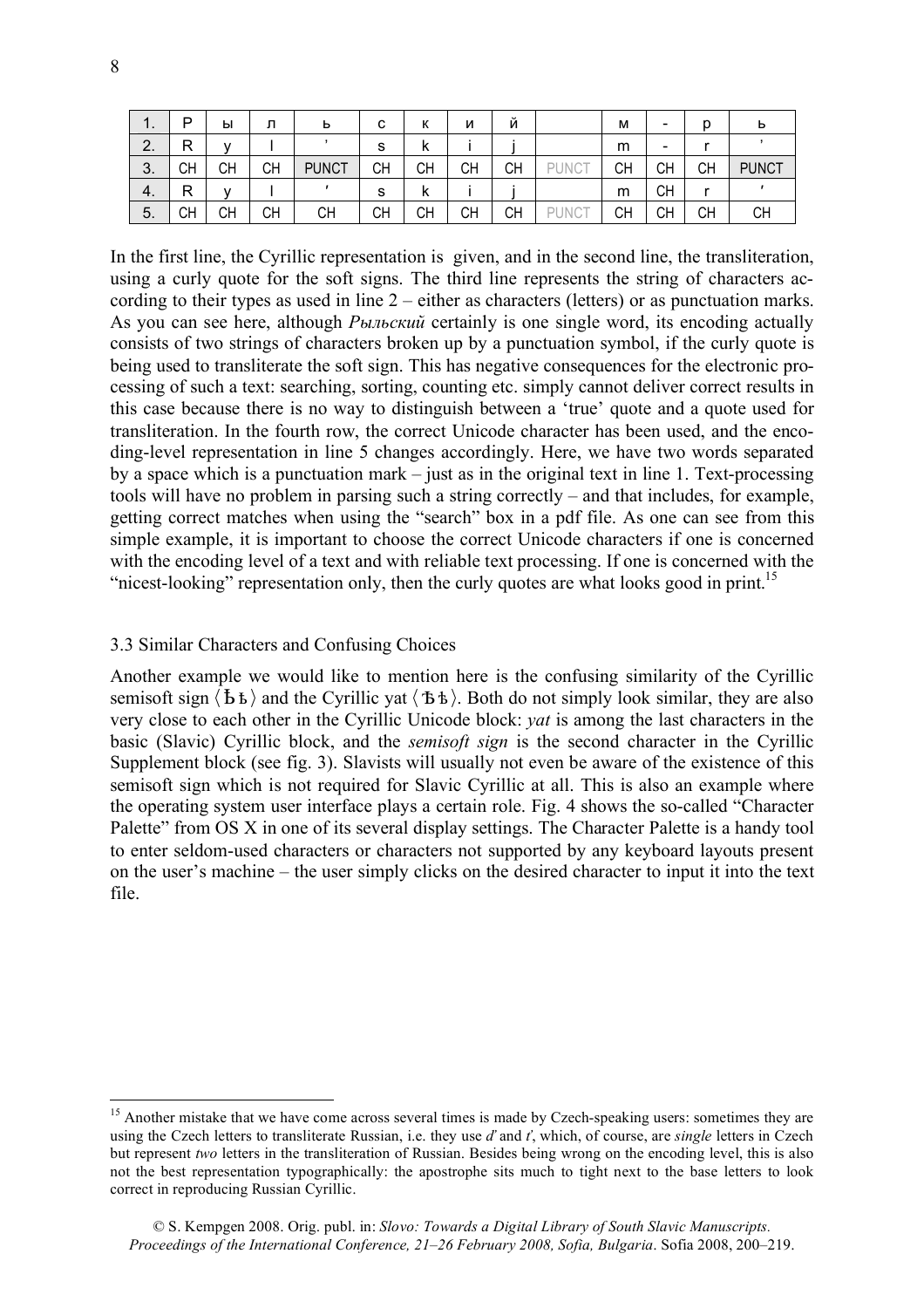

*Fig. 4: Yat and Semisoft Sign in OS X's 'Character Palette'*

However, choose another setting for the Character Palette, and it changes its view to display all characters in their alphabetical order – see Fig. 5. Тhis order, however does not occur in any single language – it is script-centered, not language-centered. It displays the ordering of all Cyrillic characters as defined by Unicode, for whatever purposes that may be useful to an end-user. Notice that in this view, the semisoft sign comes right behind the soft sign, and the yat is two rows down. Here, it is especially easy for a Slavist to mistake the semisoft sign for the yat because the former is located approximately where one would rather expect to find the yat.

|                                     |                                 |   |   | <b>Character Palette</b> |   |                      |              |   |  |
|-------------------------------------|---------------------------------|---|---|--------------------------|---|----------------------|--------------|---|--|
| <b>All Characters</b><br>View:      | ÷                               |   |   |                          |   |                      |              |   |  |
|                                     | by Category                     |   |   | by Radical               |   | <b>Favorites</b>     |              |   |  |
| LITUTU SUU LUTTUUTS                 |                                 | w |   | <b>x x @ ω o ω ω ц</b>   |   |                      |              |   |  |
| Letterlike Symbols                  |                                 |   |   |                          |   |                      |              |   |  |
| <b>Technical Symbols</b>            |                                 |   | ÿ | ч                        |   | чееџшщъ              |              |   |  |
| <b>Musical Symbols</b>              |                                 | ы | ы |                          |   | $b(b)$ 3 3 10 8 16 A |              |   |  |
| <b>European Scripts</b>             |                                 |   |   | ѫѩѭѯѱѳѵѷ                 |   |                      |              |   |  |
| Greek                               |                                 |   |   |                          |   |                      |              |   |  |
| Cyrillic                            |                                 |   | Ъ | ə                        | ä | h                    | <b>3</b> २ G | ு |  |
| Armenian                            |                                 |   |   |                          |   |                      |              |   |  |
| Character Info                      |                                 |   |   |                          |   |                      |              |   |  |
| <b>Related Characters</b><br>ъ<br>Ъ | Name: CYRILLIC SMALL LETTER YAT |   |   |                          |   |                      |              |   |  |

*Fig. 5: Yat and Semisoft Sign – another view*

# 3.4. Watch Your Language – Don't Mix Scripts!

The next example we will show here involves the reproduction of the orthography in Petăr Beron's "Fish Primer" (*Riben bukvar*). Interestingly, the same work has also been referred in another context in the proposal. The printing type used in this primer is the Old Church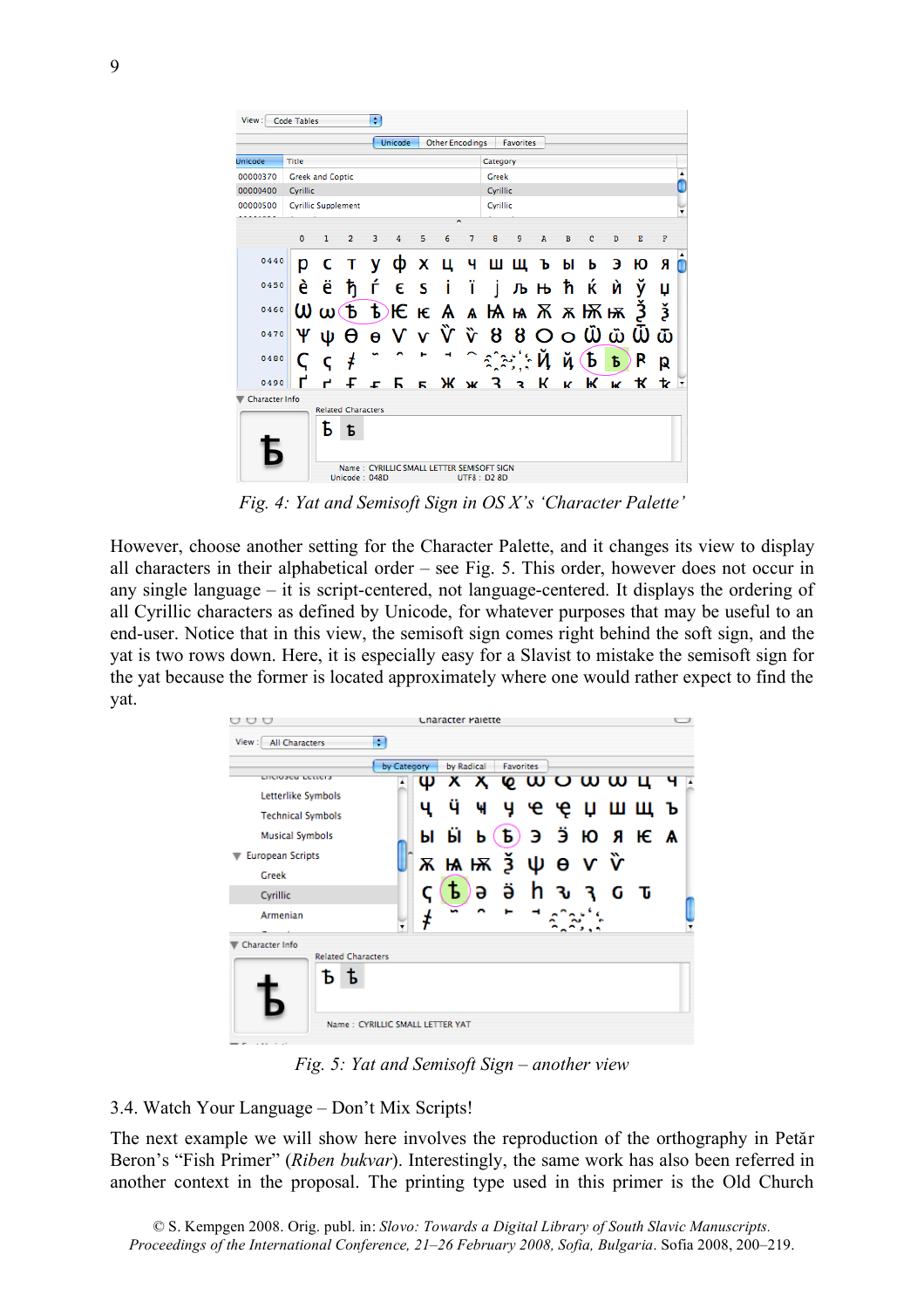Slavonic script, although the language, of course, is 19<sup>th</sup> century Bulgarian. Let us cite some sample sentence (р. 36): Моли́тва предъ да наче́натъ да чета́тъ дѣца́-та. There is one element in here that does not occur in Modern Bulgarian orthography: the writing of the schwa sound: **ӑ.** The word **чєтӑтъ** surely is Bulgarian, it's also without a doubt Cyrillic, but the  $\langle \check{a} \rangle$  is not available in the Slavic Cyrillic Unicode block. It is, however, a well-known Romanian character. So why not use the Romanian character, if it is not available in the Slavic Cyrillic block? The same glyph is, however, also available in the non-Slavic Cyrillic Extended Unicode block. Which one should be used – the appearance of both is, after all, the same? Why not simply use the one which is easier to type? The table below shows the answer.

| ι. | ч  | е  |    | ă              |    | ъ  |
|----|----|----|----|----------------|----|----|
| 2. | СY | CY | CY | CY             | CY | CY |
| 3. | u  | е  |    | ă              |    | ъ  |
| 4. | СY | CY | СY |                | CY | CY |
| 5. | u  | е  |    | a <sup>1</sup> |    | ъ  |
| 6. | СY | СY | СY | CY-D           | CY | CY |

In the first row, the character from the non-Slavic Cyrillic block has been used. Characters are not defined for languages, but for scripts, so this is a Cyrillic character like all others. As can be seen, the string of characters consists of Cyrillic characters only, as indicated by the abbreviation CY in the second row. In the third row, we have used the Romanian character for the character in question. The effect is that we now have three distinctive sub-strings on the encoding level – see row four: CY-CY-CY, then LT, followed again by a string CY-CY. In other words: selecting the Latin character will encode this word so that all text processing, like searching and sorting, spell checking etc. will deliver wrong results. In the fifth row, we have used yet another method to produce the desired result: a Cyrillic  $\langle \check{a} \rangle$  can also be composed by using the normal Cyrillic vowel plus a combining breve above it – diacritics are not script-specific (although some may be introduced to Unicode along with a certain script – this is why you will find some diacritics needed by Slavists right in basic Slavic block, others in the Combining Diacritics block). So as to demonstrate the two separate steps in entering the characters, we have set the breve beneath the vowel, not above it. The only difference here is that on an encoding level, we don't have six, but seven characters.<sup>16</sup>

▶ Even when a Unicode font is being used, this does not automatically ensure that a user encodes a text correct in every respect, especially on the encoding level. What all these examples show us is that users need to be educated about correctly using Unicode characters and applying all of its possibilities.

#### **4. Remaining Problems – and Some Solutions**

In this section, we will review certain selected problems and several solutions to these problems. The discussion is not intended to be exhaustive either in covering all problems that still remain after UC 5.1 or in outlining all solutions, rather it will present some typical problems and solutions that are of practical relevance. All problems (and solutions outlined here) of course concentrate on missing characters and glyphs.

<sup>&</sup>lt;sup>16</sup> On a side note, we should mention that the handling of strings such as the one in line 6 presents some kind of "lackmus" test for word processing tools. Which value would they return for the length of this string, i.e. how long is this word – six or seven characters long? Usually, the answer should be "6" on a linguistic level.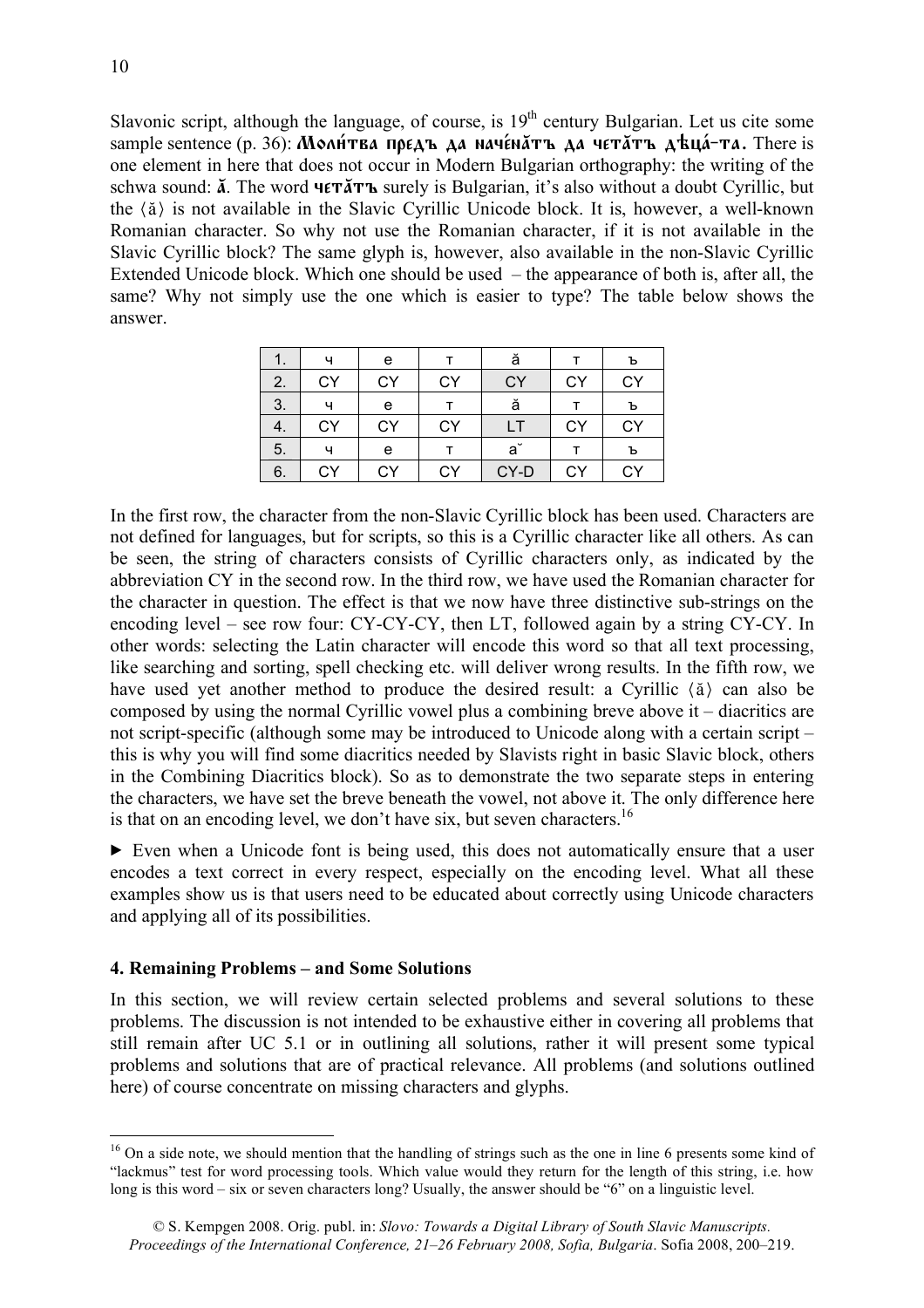## 4.1. Missing Characters – Writing Proposals

Suppose you think that Unicode is missing a character, i.e. an entity which is not a stylistic or historical variant of some existing character, but something which you think is a character in its own right. Then the obvious and best solution would be to write a formal proposal and to submit it to Unicode Inc. However, for such a proposal to be successful, one should build a consensus in the scientific community what is a character and what isn't, and any proposal should be based upon such a consensus. Further, one should educate oneself in several different ways. First, on the Unicode web-site there is information about characters "in the pipeline", i.e. characters which have already been accepted or are in one of the various stages of acceptance but are not yet included in the current version of the Unicode standard. It is, of course, a waist of time to propose such characters a second time. Conversely, there is also information about characters which were proposed once but rejected on various grounds. Again, in most cases it will be a waist of time proposing such characters again except, of course, compelling evidence could be offered. Additionally, Unicode publishes "Errata" on its website. Due to the strict quality control, this list is small but sometimes errors or misunderstandings happen.

It is also important to get acquainted with current Unicode policies – which can change, and have done so in the past. To offer one example here, it would be possible to bring up the case of the "r grave accent" again (see Kempgen 2006a, section 3.1). Out of 24 Štokavian accents, this is the only one which is not available as a precomposed letter. When Unicode Inc. was approached by the author to find out whether this character had any chance of being added, the answer was a simple "no". Why? Because the current Unicode policy is that no more precomposed letters will be added if they can as well be composed from existing parts. This is the case here, and because the "r grave accent" is not part of an alphabet of any language, it must be composed. From a systematic linguistic approach to the Štokavian accent system such a decision must surely be regretted, but such is the Unicode policy.

So as not to provoke rejection by the standardization bodies, it is therefore important to be realistic about what can be added and what doesn't have a chance. Clearly, extremes must be avoided ("for true OCS support, thousands of combinations would have to be added"). Examples of how to write a successful proposal are available on the web – they can serve as a blueprint. Sometimes they propose only a single letter, sometimes a handful of them, sometimes a completely new script etc. The formal requirements of proposals have changed a bit over time so it is a good idea to look at recent samples.

 $\triangleright$  From a successful proposal, everybody in the user community benefits; it's an official solution, and it's the best solution for problems that fit this category. However, writing a proposal and getting it accepted by Unicode does not only require philological and technical work, but also some patience – one cannot expect an immediate acceptance (only a rejection could possibly be immediate). Usually, the formal process will take months at the very least, but can take one or two years as well. So this is not an immediate solution for urgent encoding needs one might have.

## 4.2. The "Private Use Area" (PUA) of Unicode

The Private Use Area of Unicode is large block of empty cells waiting to be filled with any characters which users need but which are not part of the Unicode standard. The reasons for this can be manifold. The convenience associated with the PUA certainly is that this is an immediate solution: you can add the required glyphs to a font and use it immediately. Also, the effect is that you can have these extra glyphs, maybe a corporate logo, or a non-standard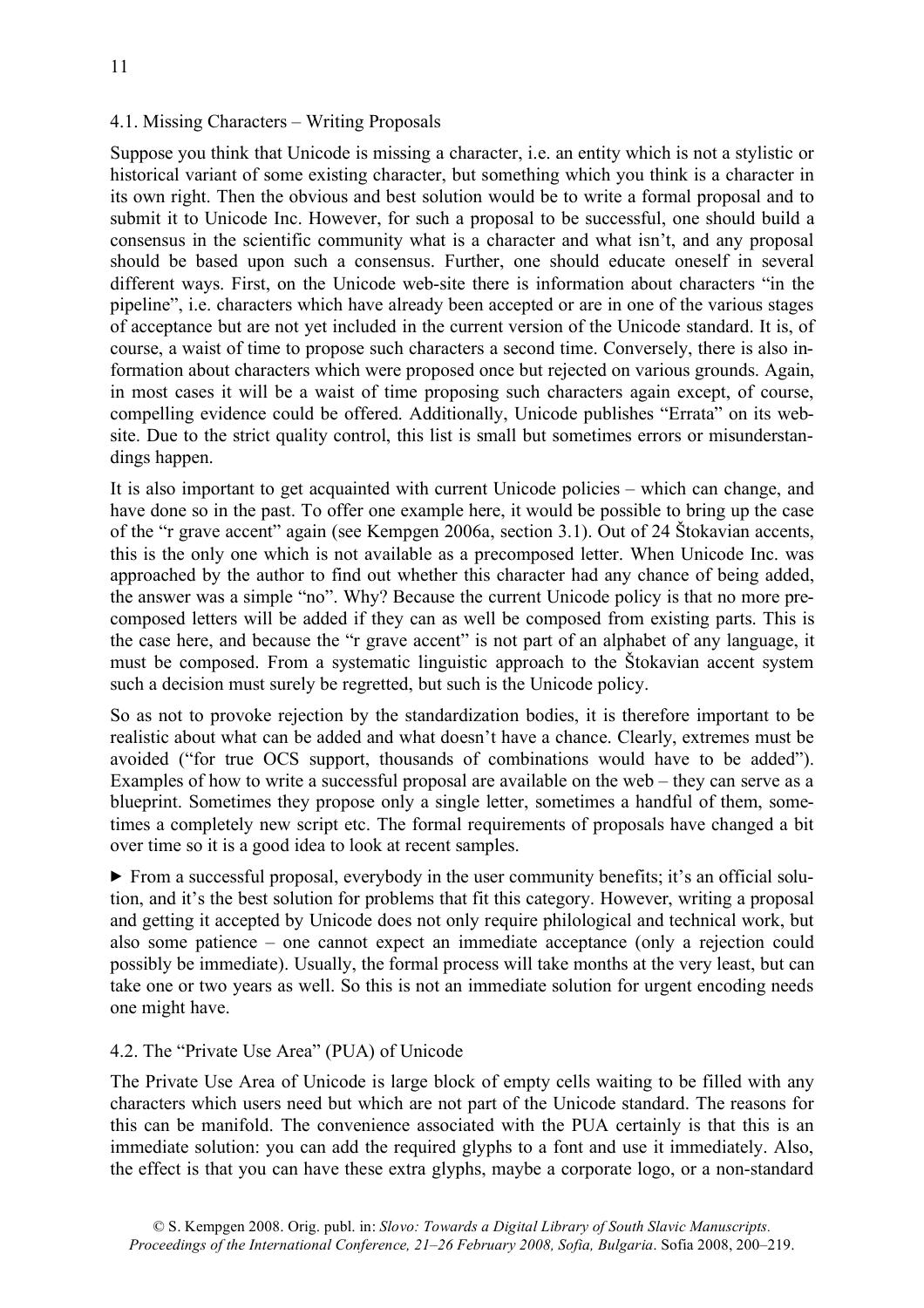glyph, along with all basics characters in one font – you don't need custom corporate symbol fonts etc. But the use of this PUA has some disadvantages as well. The same slot that one font creator uses for some specific symbol may be used by another user for another symbol. The consequence, of course, is, that the compatibility between fonts is somewhat limited – one cannot simply use any other font for the final layout during prepress work when the original font and text makes use of the PUA. Furthermore, the use of the PUA is not even coordinated between all Western philologies. For those glyphs the PUA seems appropriate for, Slavic philology would need some sort of central "clearing house" and coordinated effort similar to the function the "Medieval Unicode Font Initiative" (MUFI: http://www.mufi.info/) fulfils for German philology, Nordic philology, English Studies etc. Also, specific uses of the PUA are an intermediate solution only. Suppose after the introduction of Unicode 4.1 someone put certain missing characters in the PUA and these characters have now been added officially to UC 5.1. Then it would no longer be justified to put them into the PUA, and to stay up-to-date users of the font in question would have to update their text files in accordance with the new standard and font version. The danger that this is a never-ending circle will, of course, becomes less and less as more and more characters are added to Unicode. For Slavic philology the step from Unicode 4.1 to 5.1 has indeed been an important change which obsoletes many intermediate solutions, and version 5.1 can now be considered to fulfil most 'normal' needs even for medievalists.

▶ The minimum requirement would seem to be that everybody who uses the PUA declares what he is doing by putting appropriate information online so others at least know about it.

Let us look at a (bad) example of using the PUA. For Slavists interested in medieval Novgorod and its birchbark letters, the website http://gramoty.ru is an exciting new resource a lot of funding has gone into. This site uses a special font to display the contents of the birchbark letters (except for the pictures, of course), and users of the site are required to download and install the font if they want to work with the actual texts. See the following screen-shot that demonstrates what the text of one such birchbark letter looks like when the required font is *not* installed: the user will see only empty boxes because there can be no 'fallback' or 'default' font for displaying the PUA.

| 0 000000 0 00 00000000 0 0000 0 00                                                                             |  |
|----------------------------------------------------------------------------------------------------------------|--|
| 0000 0 00 0 0000000 0 0000 0 00000                                                                             |  |
| 00 00 0 00000000 0 00 0000000                                                                                  |  |
| 0000 00 0 00000 0 0000 0 00000 0 00                                                                            |  |
| 000000 0 00000000 0 00000000 000                                                                               |  |
| 0000 0                                                                                                         |  |
| Спрятать разделение на слова<br>Если текст не отображается, следует скачать и установить гарнитуру «Novgorod». |  |

*Fig. 6: Text box of gramoty.ru without font installed*

Ѿ БОРИСА • КО НОСТАСИИ • КАКО • ПЕ **РИДЕ · СА · ГРАМОТА · ТАКО · ПРИШЕ** ли ми · цоловъкъ · на жерепцъ ЗАНЕ МИ · ЗДЕСЕ · ДЕЛЪ · МНОГО · ДА пришли · сороцицю · сороцицъ за **БЪЛЕ**.

*Fig. 7: Text box of gramoty.ru with font installed*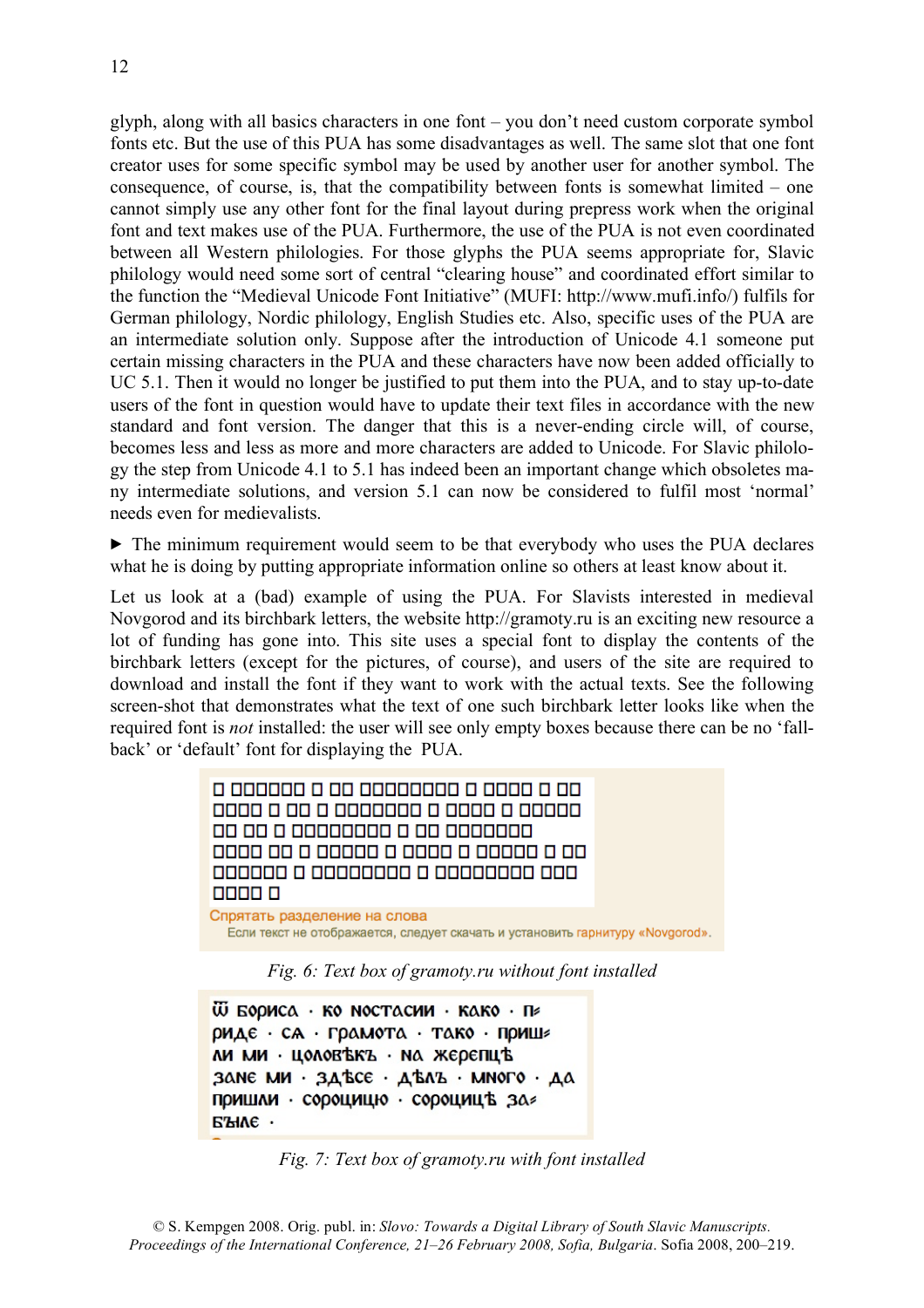Let us take a look at the font and its use of Unicode. This font has a basic Latin alphabet and also a Russian alphabet in the correct Unicode blocks; these parts of the font are a Times-like modern typeface. For the 'Novgorodian' glyphs, however, this font relies *completely* on the private use area – not only for those glyphs that were not present in Unicode at the time when the project was realized, but *for the complete alphabet*! In other words: even for those Cyrillic characters that are part of Unicode this project uses the PUA. If this has been done deliberately, it is a gross misunderstanding of Unicode principles. Font changes (i.e. changes in the display – modern vs. historic, for example) are never to be realised by using the private use area – this is what different fonts are for.<sup>1</sup>

Fig. 7 shows the same text (Gramota Nr. 43) with the font properly installed. As this example shows, there is just one letter which has only been introduced in Unicode 5.1, and that is the yery with the back yer (see last line, *byle*). All other character, i.e. 99%, were already present in Unicode 4.1 and would have presented no problem at all to handle in a standard Unicode font without making use of the PUA. (The connected form of the yery with back yer is a variant of the basic glyph which has non-connected parts, so this detail can only be reproduced by a) a photograph, or b) by using a special font. Everything else, however, is available in standard Unicode 5.1.).

What are the consequences of building such an important project on such foundations? First, text copied from the site into a user's documents can only be displayed and printed in the original font, and in no other font. Second, because *all* characters are in the PUA, the site itself has no "search" box for text – a user has to look up the birchbark letters by their numbers. In other words: one cannot search for words, for specific forms, for specific spellings etc. Second, because *all* text is in the PUA, it looses its script-identification, case information etc. This means: the text is no longer identified as being in a Cyrillic script, and no text-processing tool knows anything about which characters form an uppercase/lowercase character pair, how to sort these characters or character strings etc. because such information is only available for characters contained in the standard Unicode blocks. All in all then, this is some kind of "bad practise" for any contemporary web and font project – the uses of the material it offers are severely limited and restricted.

# 4.3. Using Alternate Fonts for Glyph Variants

One common practice to implement glyph variants without making use of the private use area is to use an alternate font: the basic font would contain the basic glyph of a character, and the alternate font would contain an alternate glyph of the same character in the same Unicode slot. See the following simple example:

| Unicode code point | glyph in font 1 | glyph in font 2 |
|--------------------|-----------------|-----------------|
| character U+0442   |                 |                 |
| character U+0447   |                 |                 |

Using such alternate fonts will result in a text which conforms to Unicode on the encoding level (both glyphs have the same Unicode number) *and* on the presentation level (the output either on-screen or in print). A slight inconvenience which is connected with this solution is that user must switch fonts if they want to input alternate glyphs – an inconvenience which might be neglected, one might say, because Unicode is not concerned with typing conve-

<sup>&</sup>lt;sup>17</sup> We won't discuss the quality of the font design as such here. It is, in our view, not perfect either.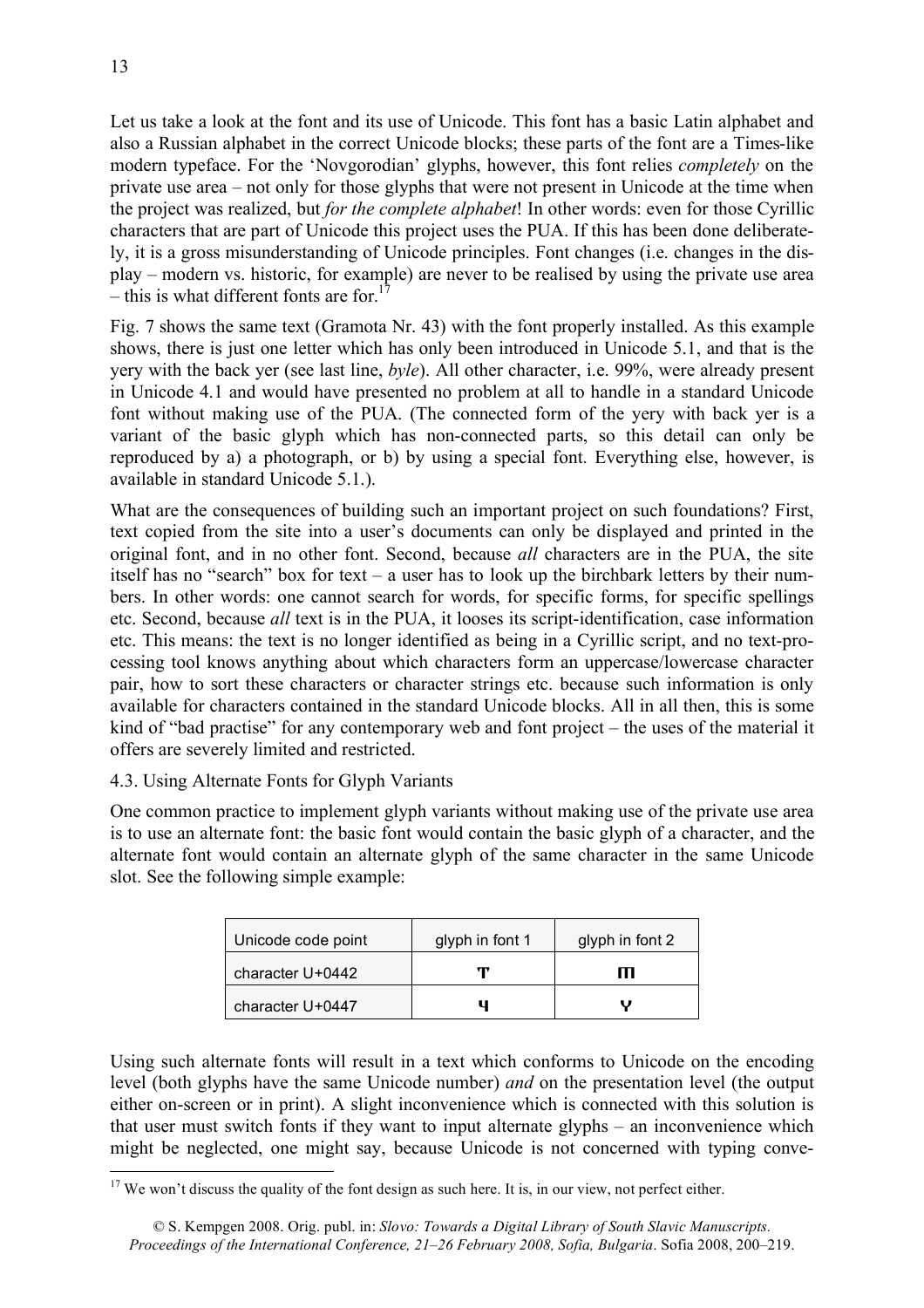nience. A more important aspect of this solution is that for some characters there may be several variants (a, b, c, d, e), while for others there may be only two (a, b) or none. Thus, the largest number of variants that are to be implemented determines the number of fonts required.18 This possibly results in some redundancy in the fonts (if one does not put only the variants in font no. 2, 3... but also those glyphs which do not change) and possibly some overhead for the system (and any pdf files such fonts could be embedded in). The most important aspect, though, is that this solution solves certain problems only – the handling of glyph variants, but, for example, not the handling of missing characters. The use of alternate fonts can also be a solution, if support for OpenType features (see below) is lacking in the text processor being used.

# **5. OpenType Features**

Like Bitmap, PostScript and TrueType, OpenType is a font format. OpenType fonts are the successor to PostScript fonts (they draw characters using the same type of mathematical description); they are files ending in .otf. At the same time they are cross-platform fonts – Macs (running OS X) and PC's can both use these types of fonts and font files which removes any remaining obstacles in cross-platform compatibility of any text which makes use of such a font. But OpenType is more than that. OpenType is also a font technology which can be used for advanced typography. Font files of the .otf type do not automatically or necessarily have such advanced features, but they *can* have them, and older fonts can't. OpenType fonts, however, should not be confused with "free fonts" or public domain fonts. Because the implementation of OpenType features needs a lot of time and experience, the majority of fonts that have OpenType features at present are commercial.

What distinguishes OpenType fonts from older font formats is that they can contain not just the character outlines, but some scripting, too. In other words: OpenType fonts have some characteristics of small programs: a scripting language is being used to write instructions, the instructions are then compiled and stored along with the character outlines in the font file. Because these small programs inside fonts have their own syntax, they need to be tested and, if necessary, debugged before they will compile. This scripting language has been developed by Adobe – for more information, see their website.<sup>19</sup> For OpenType features to work, application programs must know what they do, which is why there is a registry of OpenType features.20 Some such very basic OpenType features may be used to solve many requirements that Slavists still have even after the release of Unicode 5.1. Below, we will introduce some of them and give a few examples to show what they are good for and what can be expected from them.



*Fig. 8: Sample OpenType-defined glyphs*

<sup>&</sup>lt;sup>18</sup> From the author's own experience it can be said that for OCS a three or four font solution will usually cover normal typesetting requirements. For example, the author has created several such solutions where font A has all basic glyphs, font B variants, and font C superscripts. A fourth font might contain additional glyph variants, ligatures etc.

See http://www.adobe.com/type/opentype/.

<sup>&</sup>lt;sup>20</sup> See http://www.microsoft.com/typography/otspec/featurelist.htm.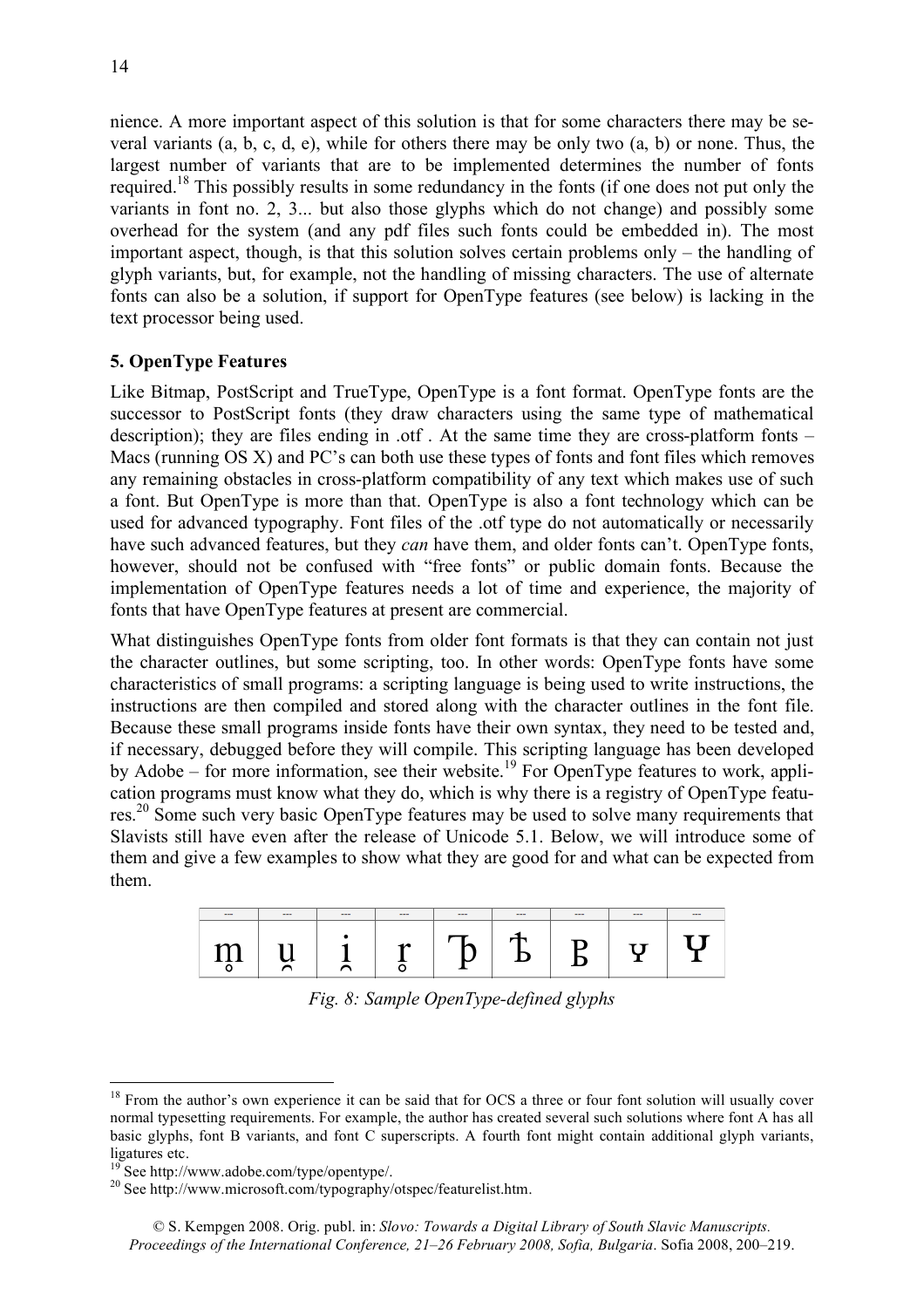In the above figure, you can see several such examples that have been created for the purpose of this paper: some Latin characters with diacritics (combinations that are very important for Slavic phonetics), a ligature, and some character variants. Above the characters in the small cells, you can see some hyphens (i.e. ---). In the font editor this screen-shot was produced from the hyphens indicate that the character in the box below does not have a Unicode number assigned. None of these sample characters are part of the Unicode standard, yet they can all be present in a Unicode font without having been placed in the private use area. This is exactly what OpenType features can do.

## 5.1. Feature 'liga'

First, let us take a look at the behaviour of a text processor using some common font features. Normally, all fonts contain ligatures for the character combinations  $\langle f \rangle$  i = fi, f  $\langle f \rangle$  = fl). In a text processor which supports OpenType features, when a font which contains appopriate OpenType features is being used, the following will happen: as soon as one types the letters  $\langle f \rangle$  +  $\langle i \rangle$ , they will automatically be replaced by the much better looking ligature  $\langle f \rangle$  – see the figure below.

$$
fi \rightarrow f\!i \cdot f\!j
$$

*Fig. 9: OpenType Ligature: Still Two Characters*

However, the application still "knows" that this a string a *two* characters and treats them accordingly. A quick test – and proof – is this: if you move the cursor left one step (using the cursor keys on the keyboard) it will be right in the middle of the ligature – see the grey bar in the above fig., which indicates the position of the cursor. And if the cursor is behind (right) to the  $\langle f \rangle$  and you delete the last letter, i.e.  $\langle i \rangle$ , the application will *not* delete the complete ligature  $\langle f_1 \rangle$ , but only the second letter and return to the first letter to its basic form, i.e. to  $\langle f \rangle$ . As we said, this is the behaviour of an OpenType-savvy application. In an application which does not support such advanced features, one would have to *type* the ligature as such and it would 'count' as a single letter. Let us stress this once more, because it is very important to realize the possibilities of this feature: *In an OpenType-aware application, a ligature may be used on the presentation level (for the output) where the text encoding has two distinct characters!*

Now imagine that the second 'character' used in such a 'ligature' is not a character in the usual sense, but a diacritic – this is how the first four samples in fig. 7 can be achieved: as soon as you type an  $\langle m \rangle$  followed by a 'combining ring below' this combination will automatically be replaced by pre-accented combination.

The OpenType script that accomplishes this looks like this:

```
feature liga { 
 sub u breveinvertedbelowcmb by ubrevebelow;
 sub i breveinvertedbelowcmb by ibrevebelow;
 sub m ringbelowcmb by mringbelow;
sub r ringbelowcmb by rringbelow;
} liga;
```
The syntax of this instruction is simple: 'sub[stitute]  $X Y$  by  $Z$ ;' In this expression, 'X', 'Y' and 'Z' are the names of the characters which are used in the font. Such instructions can be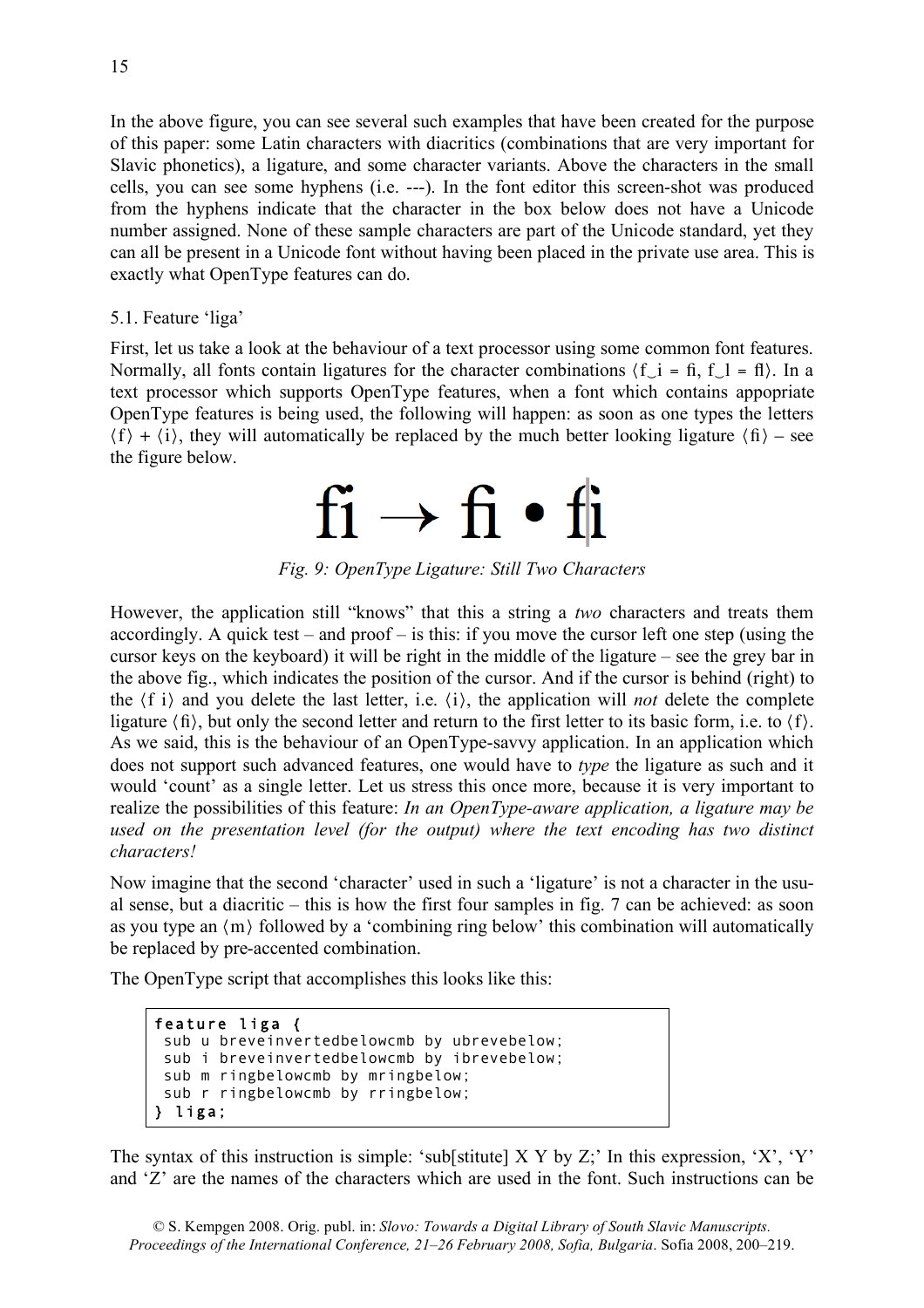used, for example, to solve the problem of precisely placing diacritics over/under characters of varying width or with high stems, over lowercase and uppercase letters etc. Of course, this also works for stacking two or more diacritics over a letter.

In the next figure (Fig. 10) some sample applications of this feature to OCS glyphs are shown. These examples demonstrate another important consequence: Unicode may have only one titlo in its repertoire, but using OpenType features it is possible to have titla of different length above narrower or broader characters!



*Fig. 10: Sample OpenType 'Ligatures': placement of diacritics*

### 5.2. Feature 'dlig'

The OT feature 'liga' is always applied to the source text (although the replacement can be restricted to certain languages). No let us turn to a ligature like the Cyrillic  $\langle \text{rp} \rangle$ , as shown below. In contrast to the precise placement of diacritics as in our first example (OT feature 'liga'), one would not want to have *all* instances of 〈 тр 〉 *automatically* being replaced by a ligature – in some (rare) cases they should be replaced, but normally they should be left untouched. For such ligatures which apply only at the user's discretion, the OpenType feature 'dlig' has been defined. The next fig. (Fig. 11) shows an example of its implementation in the author's *RomanCyrillic Std* font.

It is obvious that to make such discretionary ligatures work some kind of user interface to this function is needed in the application that it is being used to typeset the text.



*Fig. 11: Sample OpenType Feature definition and programming interface*

## 5.3 Feature 'hist'

The OpenType feature 'hist' has been registered to substitute a 'modern' glyph by a historic variant. Originally intended to give a text some 'historic flair', it is very useful for Slavic me-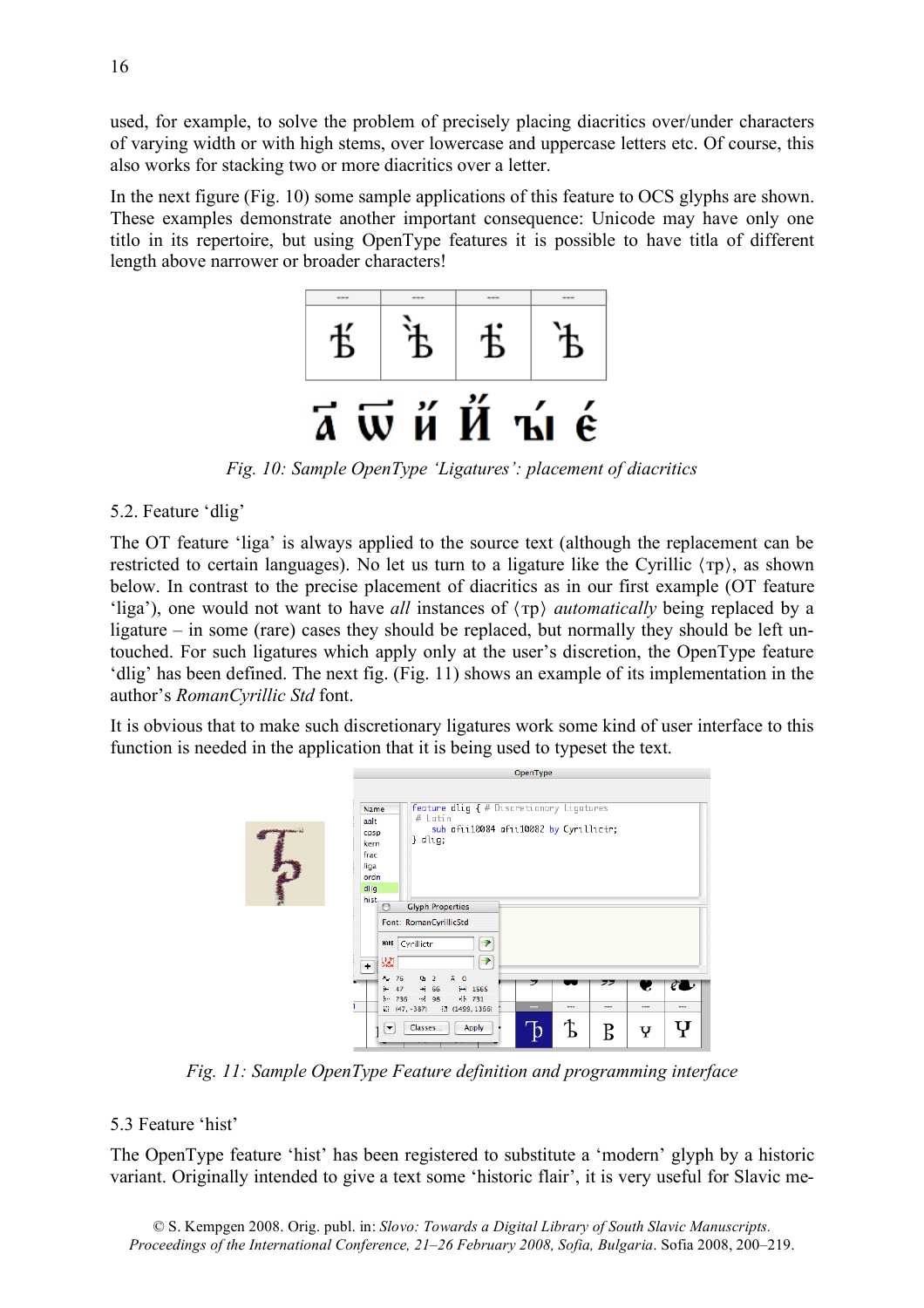dievalists. This feature can be ideally used to implement glyph pairs like  $($ ч – ч, щ – щ, і – і,  $a - \alpha$  etc. Again, this is a feature that normally one would not want to apply in all cases. However, if the text file contains a historical text and nothing else, another solution might preferable – an alternate font which has the historic variants as their basic glyphs. In fact, this is exactly what constitutes the difference between our UC 5.1-compliant 'RomanCyrillic Std' and 'Kliment Std' fonts. In the basic font, i.e. in RomanCyrillic Std, the historical glyphs have been implement in the way described here. The syntax of the feature is similar to others already shown:

```
feature hist { 
    sub Iotifieda by Iotifieda.hist;
    sub iotifieda by iotifieda.hist;
  } hist;
```
In this example, one uppercase/lowercase pair  $\langle A_H \rangle$  is substituted by its historical variant  $\langle \text{IA}_{\text{IA}} \rangle$ ; it is one of the letter pairs added in Unicode 5.1.

## 5.4 Feature 'aalt'

The last OpenType feature we would like to mention here, is 'aalt'. Its purpose is a bit different, and consequently the syntax differs, too. The feature offers a selection of alternate glyphs for a given character. In the following example, one alternate glyph is being offered for the uppercase character, and two are offered for the lowercase character. The names of the alternate glyphs consist of two parts: the first part is identical to the name the basic glyph has in the given font, and the second part is a suffix that identifies an alternate by giving it a number. Of course, the '.a1' lowercase and uppercase substitution should match in design, i.e. form a case pair.

```
feature aalt{ 
    sub Iotifieda from [Iotifieda.a1];
    sub iotifieda from [iotifieda.a1 iotifieda.a2];
} aalt;
```
This feature has been used to offer dozens of alternate Cyrillic glyphs in the updated 'Roman-Cyrillic Std' font; in fact, the font features all major variants one would normally need. As should be clear from the preceding, this again is a feature which relies on user interaction and, consequently, on a user interface that applications must offer to access this feature. It is not sufficient that a font has such an OpenType feature built-in: without application support for OpenType features the feature itself is useless.

## 5.5 User Interfaces, Application Support and Compatibility

As we have pointed out in the above context, OpenType features can work globally ('liga') or the user's discretion ('dlig'). An application must be able to turn the latter feature on and off for strings of characters. Other features need a user interface for a selection process to take place if a character is selected ('aalt'). Currently, only advanced typesetting applications (like InDesign from Adobe) support such features; other text editors support certain features only (like TextEdit, the OS X text editor), and still others may support none (Word 2004, for example). More and more OpenType support is being added to Operating Systems (like Vista and OS X), and 'pro' fonts from commercial vendors also usually have some OpenType features built-in. The general expectation, then, is that OpenType support has only just started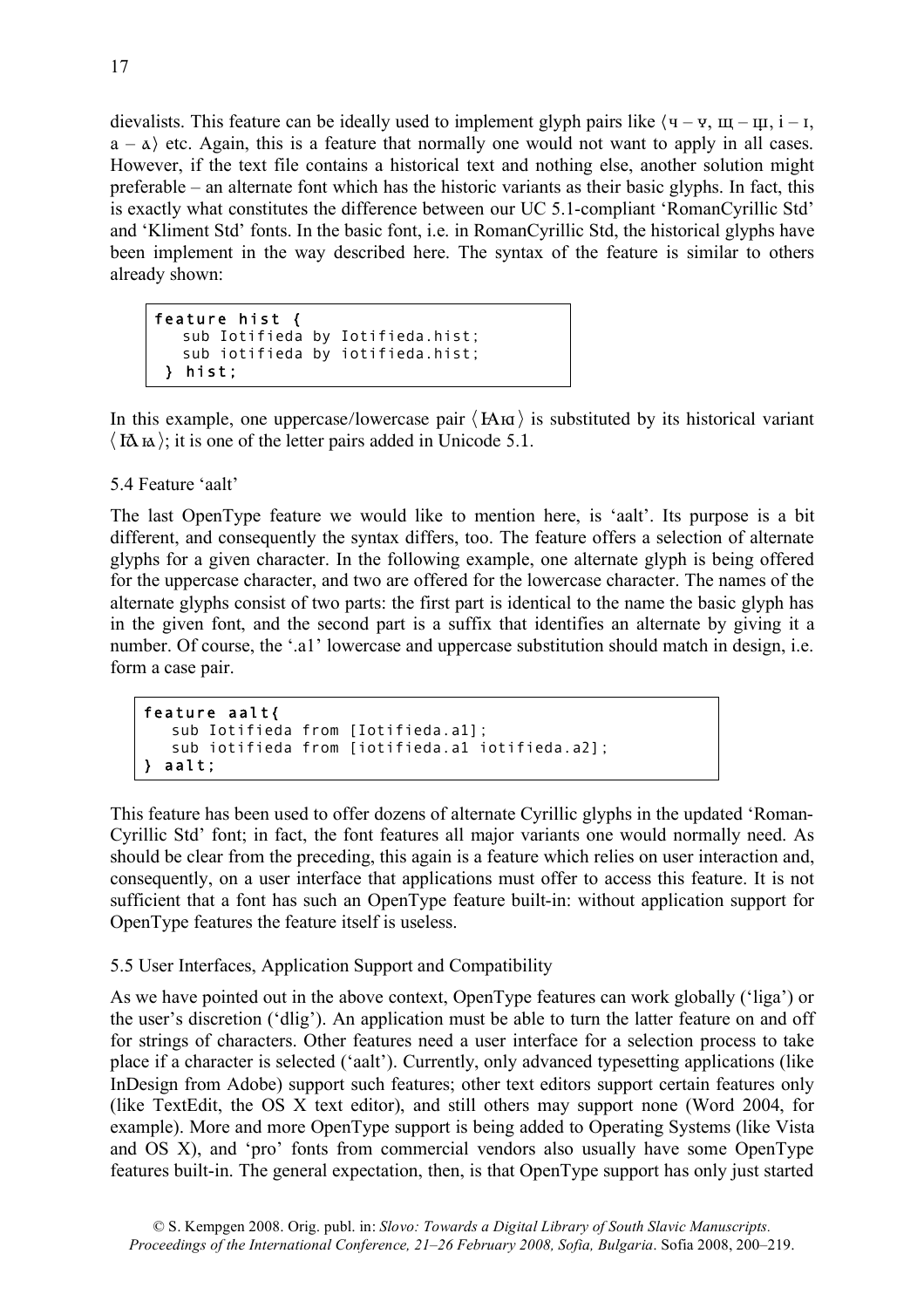on wider scale and that its usefulness and application will absolutely grow in the foreseeable future. Below, the user interface to OpenType features in InDesign is shown.<sup>21</sup>

| Character X yles                                                                               | <b>Hide Options</b>                                                                            |                                               |                                                                                                                                                                                                                                 |  |  |
|------------------------------------------------------------------------------------------------|------------------------------------------------------------------------------------------------|-----------------------------------------------|---------------------------------------------------------------------------------------------------------------------------------------------------------------------------------------------------------------------------------|--|--|
| <b>Warnock Pro</b><br>Regular<br>$-12$ pt<br>÷<br>$\mathbf{T}$<br>÷<br>$AV \triangleq$ Metrics | <b>OpenType</b><br>All Caps<br><b>Small Caps</b><br>Superscript                                | Þ<br><b>介出K</b><br><b>☆ 器H</b><br>$\hat{u} =$ | <b>Discretionary Ligatures</b><br><b>Fractions</b><br>Ordinal<br>Swash                                                                                                                                                          |  |  |
| ţ<br>$-100%$<br>ľТ<br>$A^{\underline{a}} \div 0$ pt<br>Language:<br>Eng                        | Subscript<br>Underline<br>Strikethrough<br>$\sqrt{\frac{1}{2}}$ Ligatures<br>Underline Options | 12 分 第 =<br><b>介出U</b><br>$0$ $#$             | [Titling Alternates]<br>√ [Contextual Alternates]<br><b>All Small Caps</b><br>Slashed Zero<br><b>Stylistic Sets</b><br><b>Positional Forms</b><br>Superscript/Superior<br>Subscript/Inferior<br><b>Numerator</b><br>Denominator |  |  |
|                                                                                                | Strikethrough Options<br>No Break                                                              |                                               |                                                                                                                                                                                                                                 |  |  |
|                                                                                                |                                                                                                |                                               | <b>Tabular Lining</b><br><b>Proportional Oldstyle</b><br><b>Proportional Lining</b><br><b>Tabular Oldstyle</b><br>√ Default Figure Style                                                                                        |  |  |

*Fig. 12: User interface to OpenType Features (Adobe InDesign)*

The next illustration shows a simple example of how the glyph palette in InDesign works: a character in the text is selected, and the glyph palette shows the two additional variants that are available for the given character. The desired variant can then be selected using the mouse. The glyph palette can also be set to another view: showing all variants in the font at the same time.



*Fig. 13: Glyph Palette in Adobe InDesign*

An important questions that stems from the use of such open features in one application is the following: what happens if text that uses some of these features is being copied from an OpenType-savvy application to an OpenType-ignorant application, say from InDesign to Word 2004? This has been tested by the author and we can confirm now that what happens is what has to be expected in a Unicode context: the application that does not support the OT feature in questions will display the basic glyph as defined in the font that is being used. In other words: one might lose an alternate character shape, but an 'a' is still an 'a'. Why is this to be expected and why is this a good result of our testing? The result shows that the basic glyph and the alternate variant do indeed have the same Unicode points (their Unicode names

 <sup>21</sup> Illustration taken from the Adobe web-site: http://www.adobe.com/type/opentype/.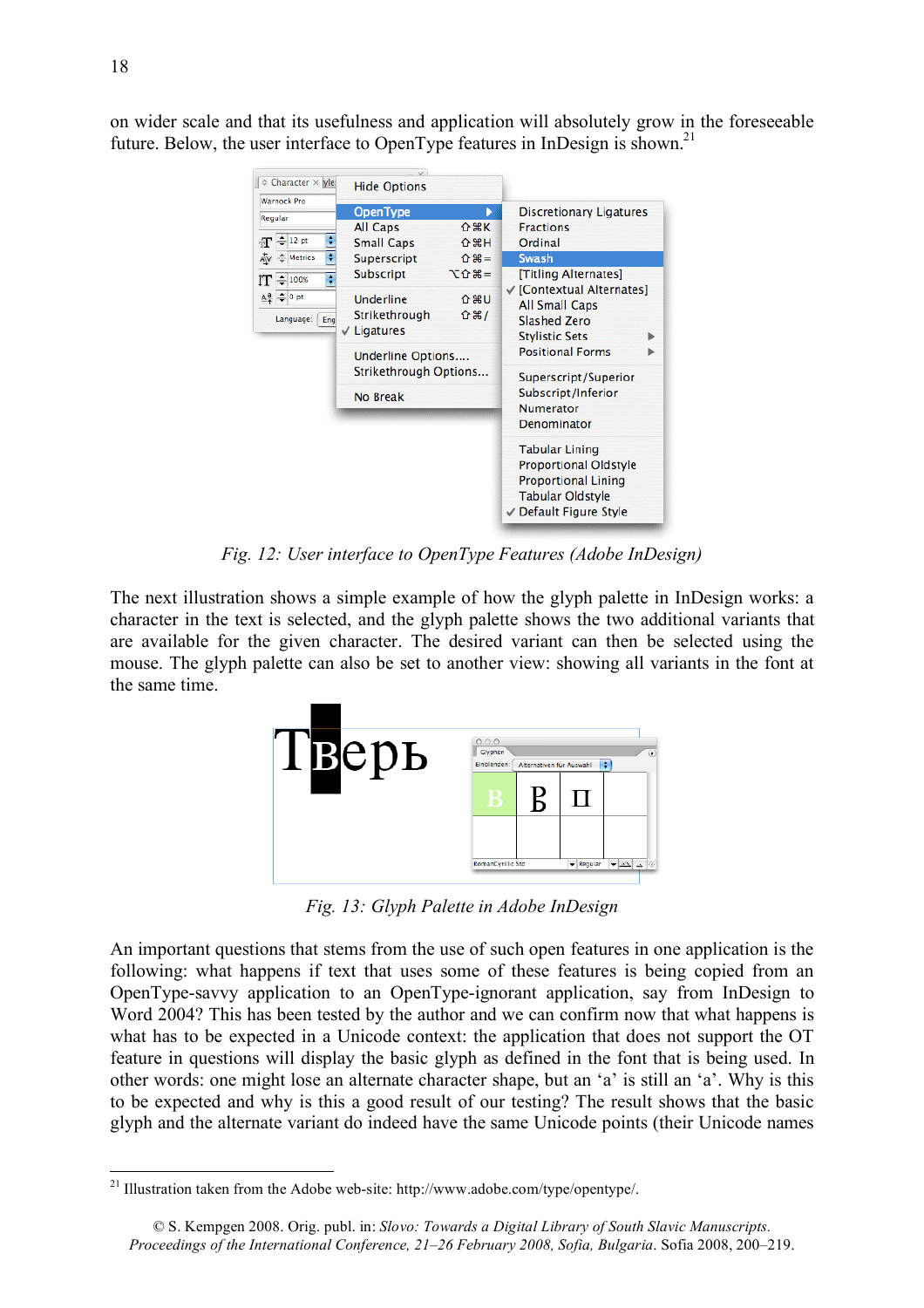are simply differentiated by suffixes added at the end). In other words, the result shows that one can have alternate glyphs in a font without putting them into the Private Use Area.

## 5.6 Recommendations

Let us sum up some points that could serve as a first attempt at formulating some recommendations for creating fonts that especially serve the needs of medievalists.

▶ For precise placement of (single or stacked) diacritics use the OT feature 'liga'. Under current Unicode policy demanding more precomposed characters will have no chance of being accepted.

▶ For all ligatures that serve as typographic embellishment of a text on a case-by-case basis, use the OT feature 'dlig'.

▶ For the selection between a 'normal' glyph and a (single) historical variant, use the OT feature 'hist'.

 $\triangleright$  For the selection of a specific glyph from a group of glyphs, use the OT feature 'aalt'. This selection may include historical variants (as defined above) and/or stylistic variants.

None of the aforementioned OpenType features require that the Private Use Area is used.

## **6. Resume**

In our paper, we hope to have shown how important a progress especially for Slavists has been made from Unicode 4.1 to Unicode 5.1. All 'normal' characters and diacritics are now in place with only some minor work left to be done. For all issues that are still open, we have discussed in our paper various strategies and solutions – writing a proposal to Unicode Inc., using alternate fonts or using the Private Use Area of Unicode. Finally, and perhaps most important, we have demonstrated how some OpenType programming can be put to good use in such areas as precise placement of diacritics, ligatures, glyph variants etc. Our free reference font, *RomanCyrillic Std*, in its latest version (v. 3) implements all of the Slavic additions to Unicode 5.1 (plus many more) and also contains some extensive OpenType programming so it can serve as technology demonstration and a reference at the same time.